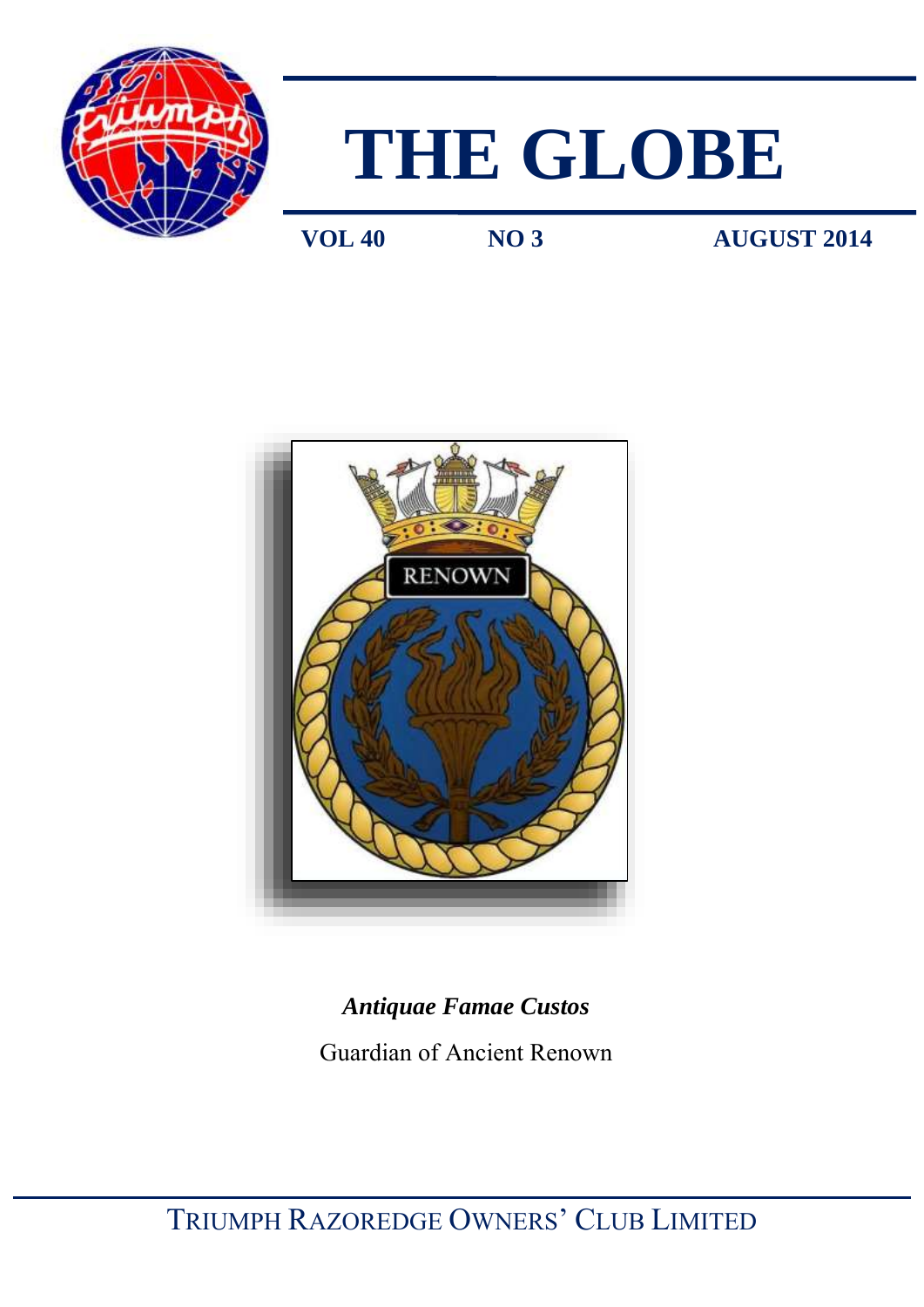### **REGISTRATION NO. 2886923 ENGLAND REGISTERED OFFICE: 9 WATER TOWER CLOSE, UXBRIDGE, MIDDX UB8 1XS**

[http://www.trocltd.com](http://www.trocltd.com/)

### **(Affiliated to the Federation of British Historic Vehicle Clubs)**

*The views expressed in The Globe are those of the writers and not necessarily those of the editor, nor those of the Triumph Razoredge Owners Club Ltd. Whilst every effort is made to ensure the accuracy of technical advice and information, such advice is heeded entirely at the member*'*s own risk and neither the Club nor any individual shall be in any way liable for injury, loss or damage resulting directly or indirectly from reliance on such advice or information. Artwork reproduced by permission of British Motor Industry Heritage Trust. "THE GLOBE" is the official newsletter of TROC LTD.*

### **Our cover pictures for this issue:**

- Front The ship's badge and motto of HMS Renown; see "Of Great Renown", page. Image courtesy of Wikipedia Commons.
- Rear A view of the Razoredges assembled for the club rally at Cosford in July, seen beneath the wing of an RAF Nimrod long-distance search and rescue aircraft. Photograph by John Bath.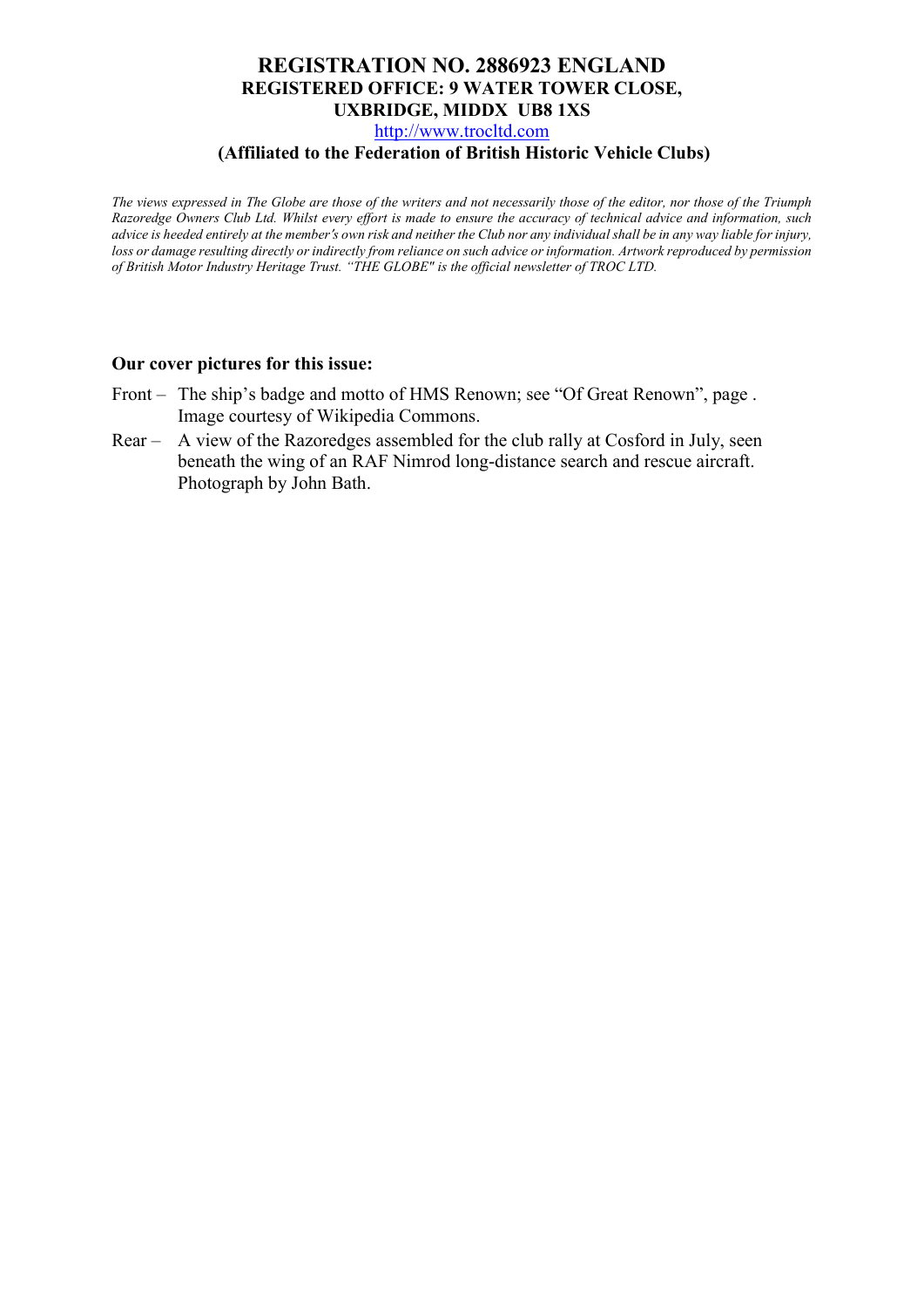## **RENOWN STARS IN HCVC BRIGHTON RUN ~ 3rd MAY 2014**

For those not familiar with this colourful display of British – and some foreign – light and heavy commercials, I can thoroughly recommend attendance at a future run, for which an early Sunday morning start will pay dividends for a great free show.

It has always been held on first Sunday in May since early 1960's when such vehicles were perhaps "less fashionable." Once starting in Hyde Park in Central London, the run currently commences at Crystal Palace in the suburbs and actually runs past my daughter's flat in Thornton Heath to allow a quicker exit from the London than was possible before, to try to avoid traffic problems.

I usually head to Croydon Airport for a more scenic view and seeing a steam lorry or traction engine climb the gradient is a sight to behold, since even at my advanced age, I cannot recall these machines in everyday use. The colourful liveries of yesteryear do make the ubiquitous white van look very boring today.

However it was a Renown that was the star of the show for me and many others, I suspect – but what was a Renown doing in a Commercial Vehicle run, you might be tempted to ask? Well this was a **1931 AEC Renown single decker** ex London Transport bus - and a 3 axle bus at that, and the only one this type in the run. The 3 axles allowed a longer vehicle to pass the appropriate construction and use regulations at the time, and the capacity of equivalent double-deckers came closer to that of trams that these buses often replaced.



A double-deck version of the same London Transport bus appeared some years ago on the same run , but I missed it sadly, and some members may recall my managing to get a Triumph Renown posed alongside an ex 1939 Leicester Renown double-decker at a Nottingham vintage vehicle rally a few years ago, a first as far as I know.



The AEC Renown was easily the most numerous of British ICE 3 axle buses (as opposed to trolleybuses) – but perhaps rival bus makers Leyland were not as enthusiastic about making this type of bus which they called "Titanic" – honestly!! Closer relations of our cars on the HCVC run also featured in the shape of rare Vanguard pick-ups, one of which was painted in RAF livery.

I shall definitely be going back next year, but I doubt if there will be another Renown in the run.

You wait 76 years for a classic bus, and then... Text and images by **John Bath, May 2014**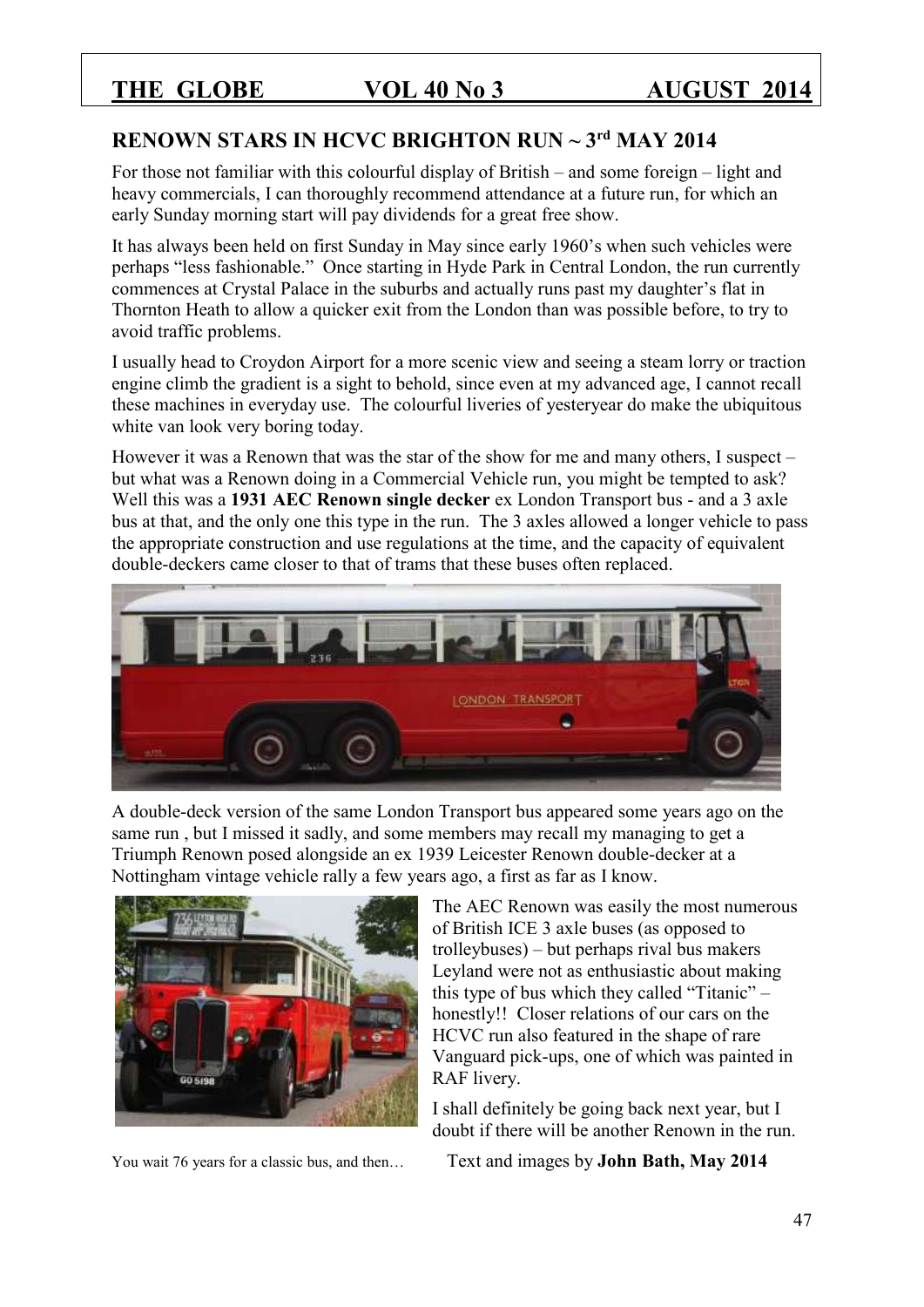### **OF GREAT RENOWN: THE HISTORY OF THE NAME**

Sir John Black took the names 'Renown' and 'Vanguard' from the British naval tradition, following careful negotiations with the Navy Office for permission to do so. In the immediate post-war years, association with the military and the victorious war effort was an inspirational theme, and not simply a sales ploy, for the Coventry car producers had played their full part as "shadow factories" producing huge numbers of Mosquito and Beaufighter aircraft.

Both names had been carried by a long series of distinguished ships, spanning nearly the whole history of the Navy. The first HMS Vanguard was launched in 1586, and played a key part in the defence against the Spanish Armada, and was later commanded by Martin Frobisher. The sixth Vanguard was Nelson's flagship at the battle of the Nile, but she was not

at Trafalgar, being on very active and effective service in the West Indies at the time, capturing French ships and routing nests of pirates. The Vanguard current at the time of the naming of the cars had been launched in 1944, although not commissioned into service until after the war ended; it was Britain's and the world's last proper Battleship, and as the Standard Vanguard car was being produced in 1947 was conveying King George VI to South Africa on a royal tour.





The name Renown was equally prestigious. The first two ships, by remarkable coincidence, had both been captured from the French, in 1651 and 1747; both called *Renommée*; the ships were both taken into British naval service and the name translated into English as *Renown*. Ten ships later we come to "our" Renown, the ship that would have been in the mind of the public in 1946, which had a remarkable and illustrious history. Originally designed as a battleship in the first decade of the twentieth century, her construction was interrupted by the outbreak of the Great War, because of fears that she would not be completed in time to take part – because "it will all be over by Christmas," as was widely believed. Admiral Lord Fisher then became First Sea Lord, and gained approval to re-start construction on a redesigned specification as a battlecruiser; that is, of similar armament and size to a battleship, but more lightly armoured, making her faster though more vulnerable. The magnificentlynamed Eustace Tennyson-D'Eyncourt, and Director of Naval Construction, set an ambitious target to have her finished in fifteen months, which they did not quite achieve; but when she was launched in 1916 she became, and remained for most of her service life, the fastest capital ship in the world. Her design speed was 32 knots, but on trials actually achieved 32.5 knots (37.5mph). At full capacity, she could steam at 18 knots (21mph) for 4,600 miles, comparable to the Blue Riband transatlantic liners which had no need of armour or guns.

She was built by the Fairfield shipyards at the Govan in Glasgow for £3,117,204 and entered service after the battle of Jutland in 1916; but never had occasion to fire a shot in anger for the remainder of the war. In 1919 and 1920 she was extensively refitted, and became a symbol of British prestige abroad, carrying Edward, Prince of Wales first to Canada and the USA, and then Australia and New Zealand. The previous *Renown*, ninth of the name, had also undertaken royal duties, conveying royalty to India for the Dehli Durbar in 1903, and again in 1905 for the Prince of Wales and Mary of Tec, later to be King George V and Queen Mary.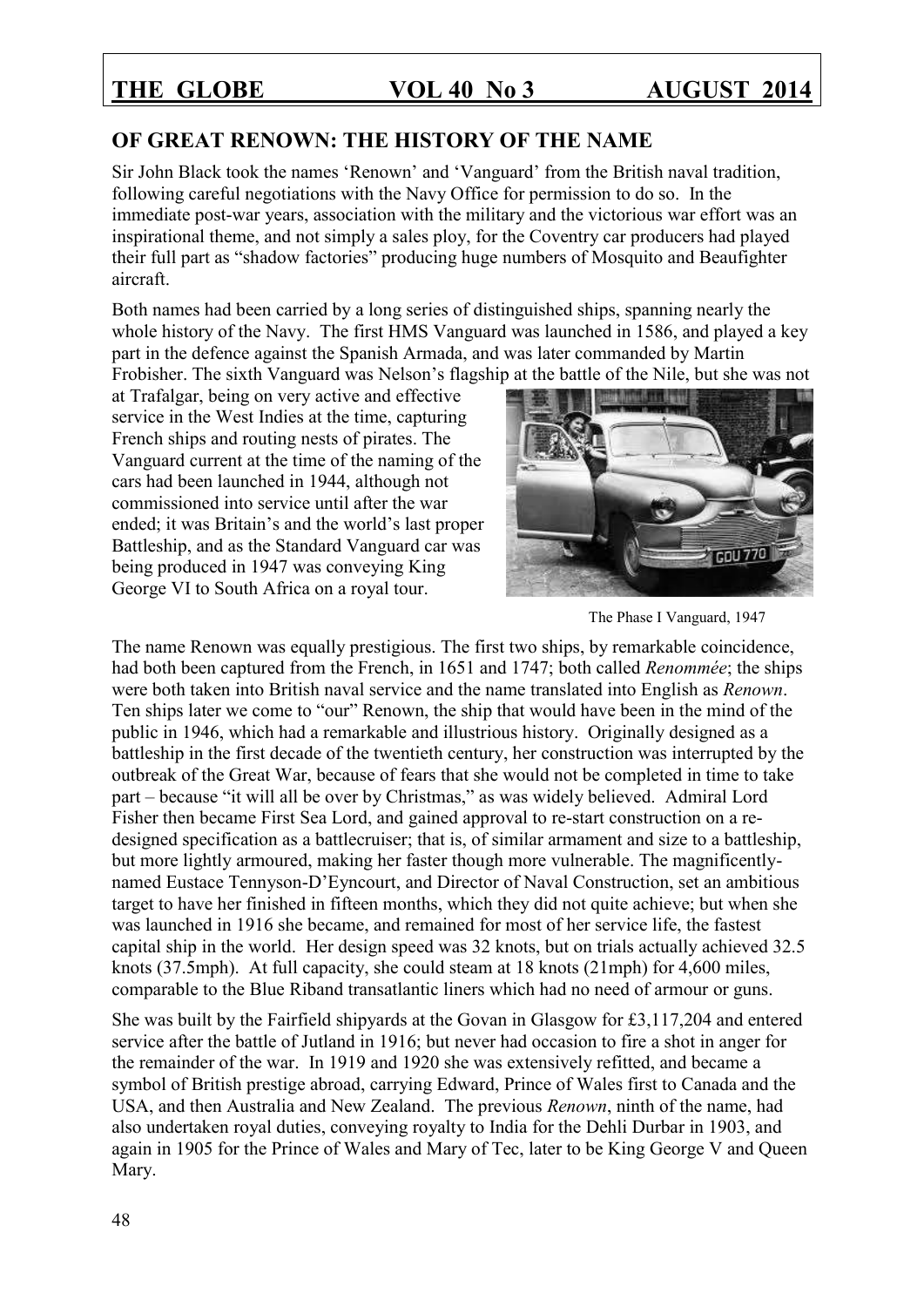On these state visits, it was not simply a matter of providing transportation; receptions would be held on the ship, and the visiting dignitaries would tour the ship, being (we hoped) duly impressed by the discipline of the crews and the might of the weaponry and technology. The British battleship was the very peak of military might at the time; the most powerful engines of destruction in the world, rapidly mobile to any spot that could be reached by sea, to communicate instantly around the world by radio, and able to fire large shells at a range previously unheard of. To the senior statesmen of foreign powers, in whose formative years wooden sailing ships dependent upon the whim of wind and storm had been the main agents of sea power, the message was clear. It was this symbolic and prestigious image that Sir John Black wished to draw upon by adopting the name for our cars.



During refits in the 1920s further armaments and both flying-off platforms were removed, and a squash court and cinema added, for further royal duties. Other re-fits updated her military capacity, improving her anti-aircraft defences and deck armour at vulnerable points. Further refits and a more extensive reconstruction in 1936 meant that by the outbreak of the second world war she was still a state-of-the-art warship.

HMS Renown in Fremantle in 1927, before returning the Duke and Duchess of York to England.

She made significant contributions during the war. In 1939 she was sent into the South Atlantic, hunting unsuccessfully for the *Graf Spee*; and she sank a blockade-runner, the *SS Watussi*, in December. In 1940 she returned to the Home Fleet and took part in the Norwegian Campaign, briefly engaging the battleships *Scharnhorst* and *Gneisenau* in April. She took slight damage from two shells, but managed to hit *Gneisenau* with one 15-inch and two 4.5-inch shells, disabling its firing control, before the battleships managed to disengage, being faster in the heavy weather. She also served in the Mediterranean, and in the Atlantic on the hunt for the *Bismarck*, before conveying Churchill back from the Quebec conference in 1944, and then to the Cairo conference in November. She saw service in the Far East, and then was recalled to home waters in case the Germans attempted a 'last fling' sortie of their heavy ships. Her last royal duty was hosting a meeting between King George VI and President Truman in August 1945.

On 21st January 1948 the decision to dispose of the ship was announced, and she was towed to Faslane for scrapping in August, the last of Admiral Fisher's battlecruisers. This was the year that the Triumph 1800 was about to be replaced by the TDA model, but the name was only changed from 'Triumph 2000 saloon' to 'Triumph Renown' for the beginning of the TDB series in October - November 1949. The Standard Vanguard had been so named in 1947.

The flaming torch motif used for the radiator cap on the Renown models is a stylised representation of the torch on the ship's badge of HMS Renown, shown on the front cover of this Globe. The torch represents fame, and the laurel wreath victory; this is surrounded by a ship's cable, and surmounted by a crown (representing royal duties) whose spires are made of naval warships and sails. Although viewers of the radiator cap have also been heard to speculate about whether it is meant to represent an ice-cream cone in a high wind.

The motto "Antiquae Famae Custos," meaning 'Guardian of Ancient Renown' is one we might all take to heart, since that is exactly what the owners of all TDB and TDC models have become. We are the guardians of ancient Renowns, and proud of it, by jingo.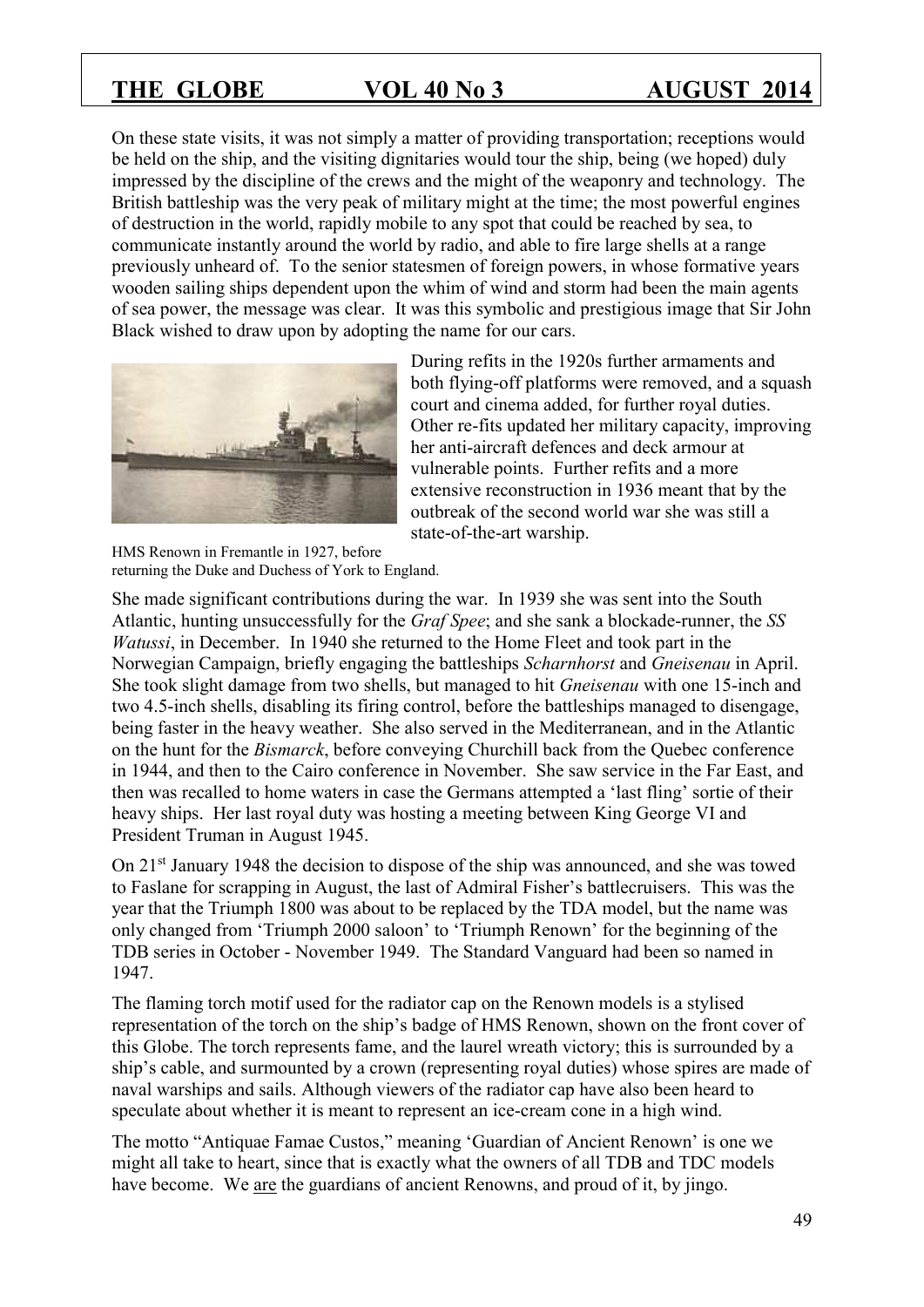



Images: Wikipedia Commons

Readers may remember a contribution from Mel Morgan in a previous Globe, which I reproduce here. The geometry set dates from the 1950s, and shows how the prestigious name could be used to appeal to the public in a way which doesn't work so well today; we are suspicious of national, or any sort of pride, and triumphalism is avoided.

Perhaps it's for the best.

There has been one further Renown in the navy since the battlecruiser described above, and it is one which brings us back to this year's rally at Cosford RAF museum.

In the Cold War wing of the Museum, a dramatic and informative collection of aircraft, images, sound clips and other evocative memorabilia from the 50s, 60s and 70s, they have models of several of the submarines which form the ultimate deterrent: the principle of mutually assured destruction. Since it is extremely hard to detect and remove the threat from a nuclear submarine carrying intercontinental nuclear warheads, this guarantee of peace depends on the macabre promise that if any side starts a nuclear war, the other side will be able to strike back and annihilate enough centres of population that the result could not be called a 'victory'; and would very likely leave sufficient free radiation loose in the world that all human life would become extinct.

The British component was a set of four nuclear-powered submarines carrying American Polaris missiles, and those submarines were named *Resolution, Repulse, Renown* and *Revenge*. Launched in February 1967, the submarine *Renown* served until 1996, when they were replaced by the Trident-carrying fleet – which, incidentally, are Vanguard class boats.

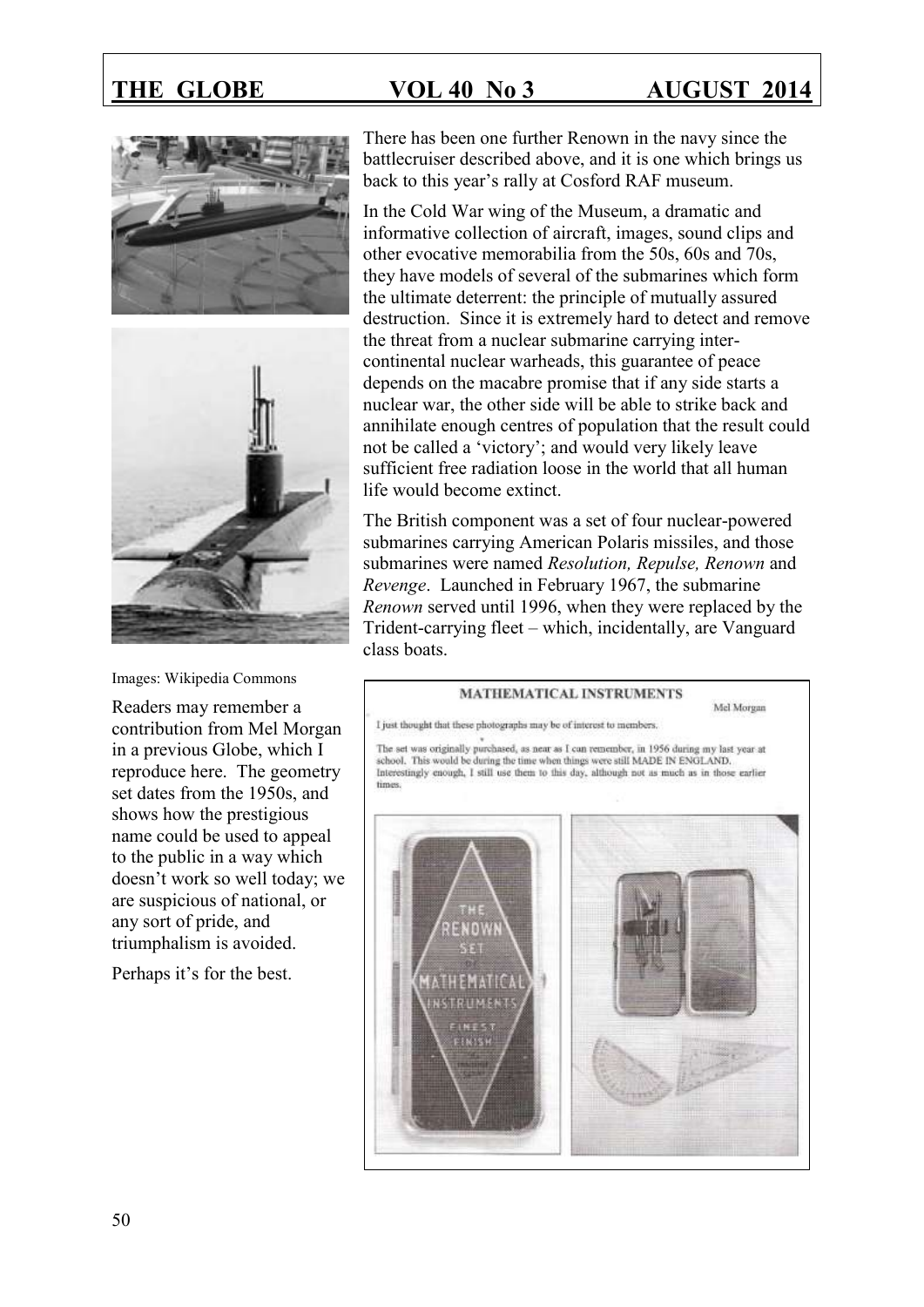"Renown" as a name has appeared in several other manifestations. John Bath, club historian,

tells me that at one time his car was insured with a company called Renown, and he also arranged for this picture to be taken, shown in a previous Globe, showing Rodney Evans' Triumph Renown (now owned by Thomas Martell) alongside an AEC Renown, a doubledecker bus which did widespread service all around Britain. See also John's report on the Historic Commercial Brighton run in May, in this Globe, for a sighting of the 1931 three-axle AEC Renown.





John Bath's attentive eye for detail also noticed the name "RENOWN" emblazoned on this car at Gaydon Heritage Museum.

It is actually made by Mazda, and the name Renown is only that of one of its sponsors, a Japanese textiles and clothing company. In 1991, however, this car achieved victory in the Le Mans 24-hour race, driven by Johnny Herbert, Volker Wiedler and Bertrand Gachot. It was the only time a car from outside Western Europe or America had won the Le Mans, and the only time a non-piston engine car had won, since this was a Wankel rotary engine design. Changes in the rules prevented any repetition in following years. The startling orange and green diagonal colour scheme was because of Renown sponsorship; Mazdasport normally racing in a white-bodied car with blue lines. A very fine detailed 1:43 model of the car is made by IXO.

It's not often that you will find quite such a contrast between cars carrying the same name, as between our Renowns and this car!

Other modern Renowns, reviving our bus connection, are provided by this firm in Bexhill.



## Renown - one of the premier bus and coach companies in the **South East**

The Renown Group is one of the premier bus service and coach hire companies in the South East, operating our fleet of modern buses and luxury coaches from Bexhill on Sea. Family run and experts in coach and bus travel, our competitive rates and friendly service makes us the coach operators of choice for East Sussex, Kent and far beyond.

The company also hires out a classic bus for special occasions – but unfortunately it is a London Routemaster, not an AEC Renown, or we could have come full circle.

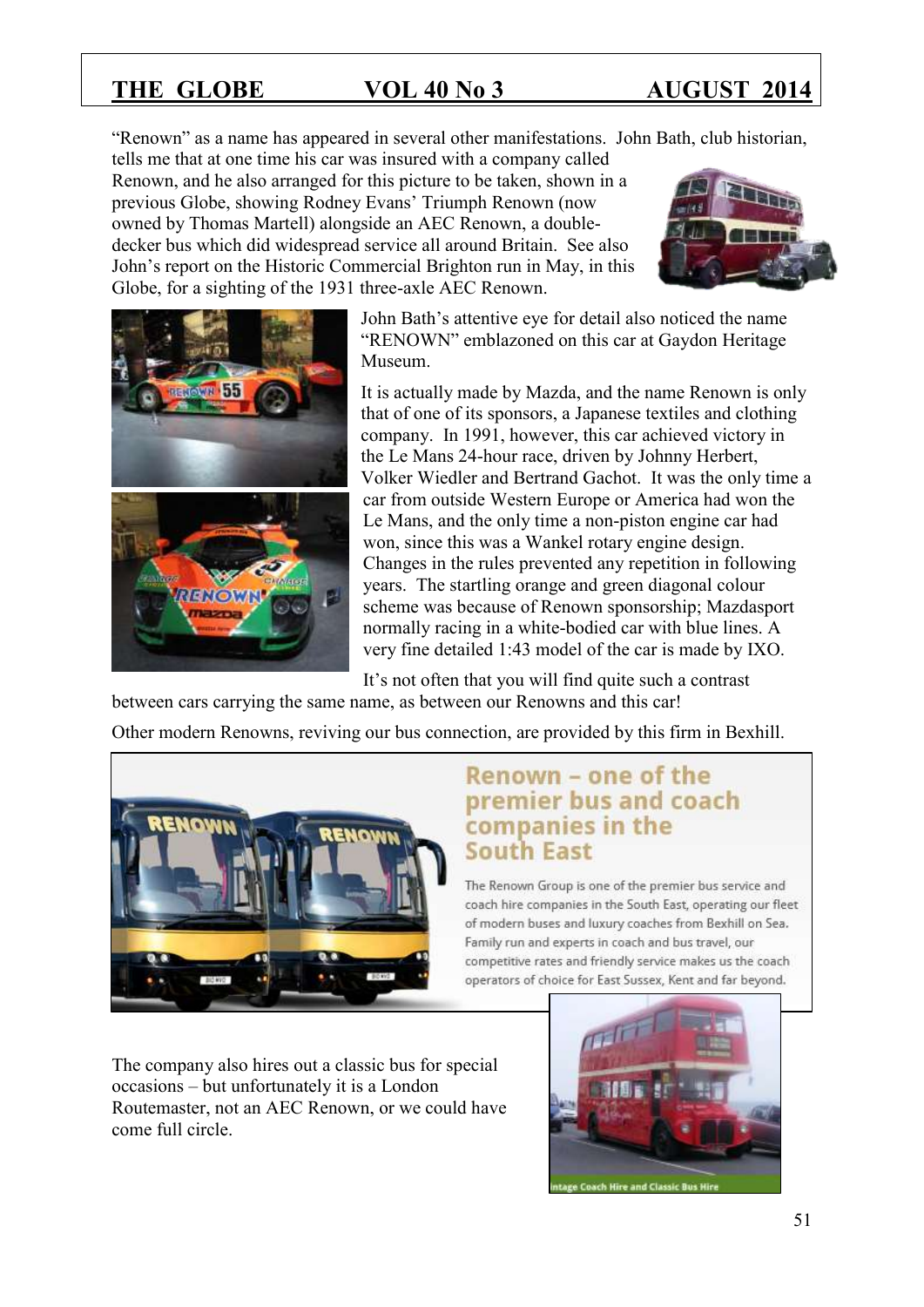## **TRIBULATIONS AND TRIUMPHS – CLUB RALLY 2014**



Under their wing: Mayflowers and Razoredges under the protective wing of an RAF Nimrod, in front of the dramatic angular shape of the Cold War building at Cosford.

Our Club Rally this year was at Cosford RAF Museum, near Shifnal, in the Midlands. Coming during a spell of prolonged hot weather gave us grounds to hope for a fine day, but also promised potential problems with overheating; you can't have it both ways.

Sustained running at motorway speed is not something our cars were designed for – there simply were no motorways, and speed enthusiasts of the day would talk with longing of "that four-mile straight on the A1, just south of Peterborough" as a rare chance to achieve some speed. Even on long-distance runs, cars would always be varying their speed for junctions and passing through towns. The by-pass was an unknown concept. When motorways did arrive, and Jaguar were caught road-testing the E-type at 150mph in 1961, leading to the imposition of a national 70mph limit, the majority of cars on the road were unaffected; they wouldn't expect to do 70 anyway. Before motorways, there was very little point in having the potential to go so fast. For the large, powerful saloons like the Triumph Razoredge models, the top speed might be around 76mph, but you wouldn't actually expect to travel at that speed. So to take the speed up to  $-\text{say}-\text{sixty-five}$ , and then just continue at that rate for a hundred miles or more: it is a role the original engine designers could not have anticipated.

My own path to the rally this year was not smooth. Setting out in good time in my dear old dilapidated TDB, I pulled over at the first services for a bite of breakfast and to re-check that all was well, now she was up to temperature – but it wasn't. Although she had been running perfectly normally up to that point, amd on previous outings this summer, ticking over in the car park was full of spluttering and misfiring, and when I raised one side of the bonnet (hoping to see a plug lead had come loose) – there was a large pool of oil beneath the engine, and more coming out in a steady dribble. Disaster. I allowed her to sit and cool off whilst I breakfasted, hoping some miracle would happen, or that I'd dreamed it.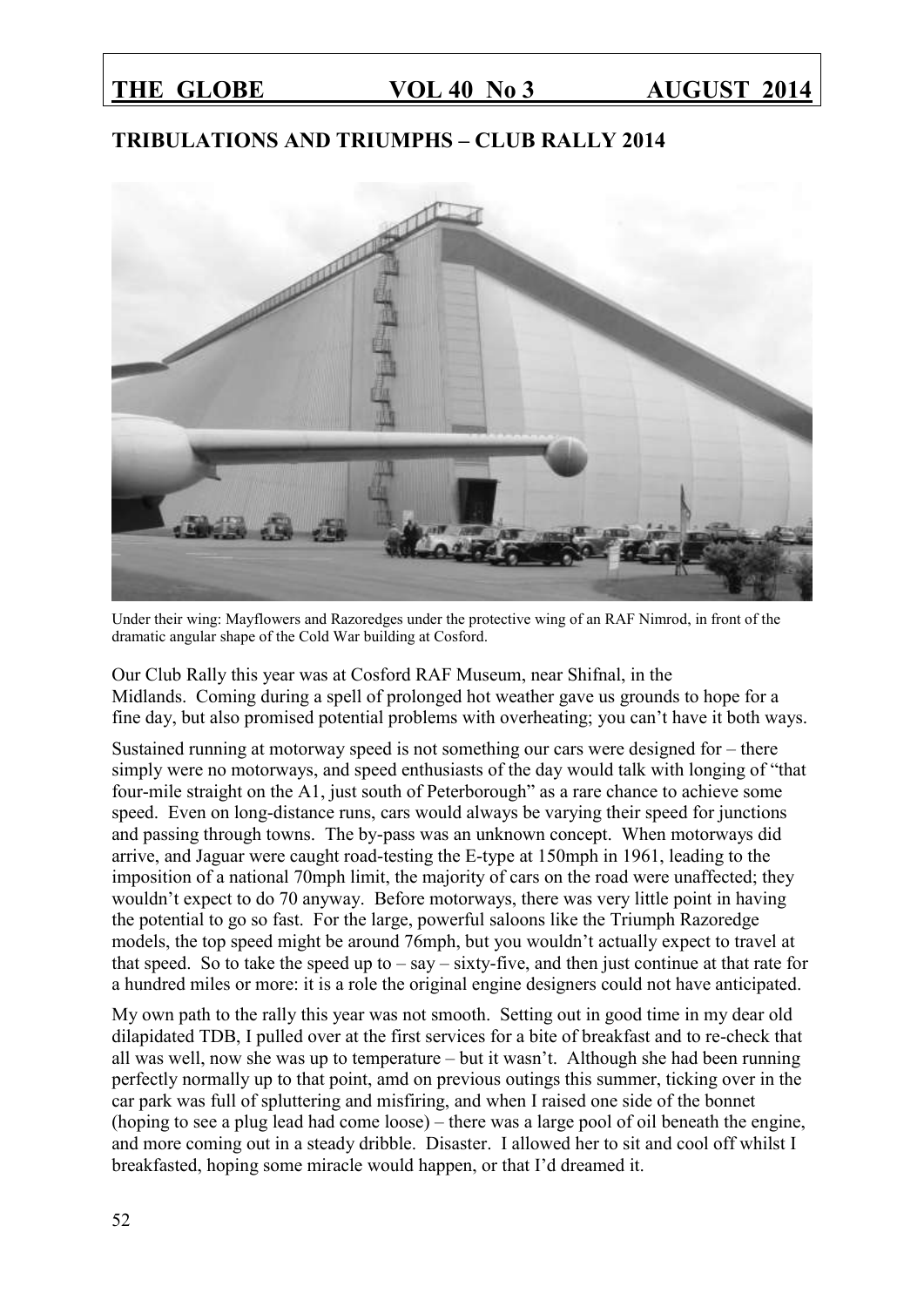If I had listened to common sense, I would have abandoned the journey at that point and trailered the car back home; but I had one of the club's marquees on board, and having attended last year's rally in my Nissan Cedric, I really wanted to get there in the Renown this year if I possibly could. On re-starting the engine, it ran a little better, and the oil leak was not so bad. She has always dripped a little from the seal around the back of the engine, and I had plenty of oil with me if it was just a drip. I topped up all the fluids, crossed my fingers, and continued. With stops to check and top-up at regular intervals, luck held, and we made it all the way to Shifnal.



Good numbers – around 25 – gathered at the Park House Hotel on the Saturday evening for an extremely convivial meal. Michael Ring was again able to join us from Germany, and he and Bernhard Ruest from Switzerland helped make it an international affair.

not available, but he had brought an alternative and very interesting car: a 1983 two-seater

from AC, makers of the Cobra. Their basic approach was still fitting a powerful engine into as lightweight a body as possible, with minimal concessions to comfort and roadholding, and Bernhard describes the drive as "quick but very lively, quite challenging."

The mix of established members and new faces at the Park House was encouraging. At each rally, we usually have a good handful of new members and their partners, and it is encouraging to see the club continuing to renew itself, as others amongst us watch the years accumulate with a certain apprehension. Photo: John Bath



We also had seven members attending without their cars, so the reduction in the total number of Razoredges on display was perhaps not so significant.

Sunday morning dawned damp and full of intermittent drizzle, but the forecast was for this to brighten into sunny interludes as the day went on; and so it proved. The cars present were:



The editor's struggling TDB, inspected, prodded and investigated by several – in particular I'm grateful to Bob Hobbs, Mike Sampson and Alan Bromley, who checked out the distributor, tried the effects of removing plug leads, and narrowed the suspect area down to the valves on cylinder three, as well as eliminating other possible causes of grief. There was a plastic tray underneath her, catching the drips of oil.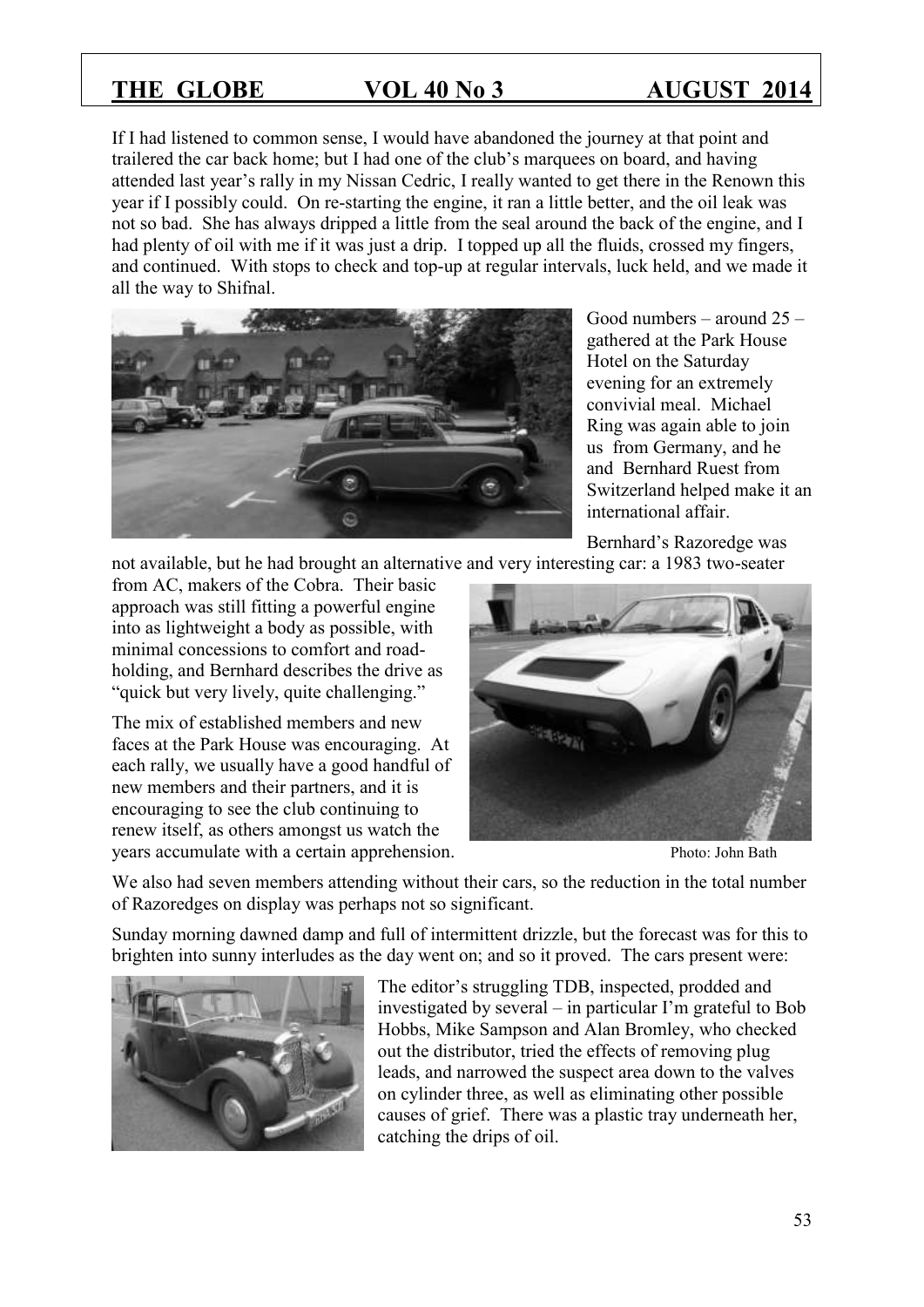

Stephen Mann's TDB, which has changed hands a couple of times recently before finding a home with Stephen. Driving up from Suffolk, he was awarded the *distance prize*. Stephen was the newest club member present.



Alan Bromley's TDB, which won the *best TDB/TDC* award. That really is a gorgeous colour, and the car is immaculate; a very well-deserved award, in a strong field. Alan was also the second longest-serving club member to have his car present at the meeting, having been with us since the early days.



Pat Saunders' TDB. Back when he had just bought his car, Pat suffered the heartbreaking misfortune to jack-knife the trailer taking it home, resulting in the car being crushed out of shape when it fell off; but after a battle with the insurance company, it was successfully restored to very fine condition. Having driven up from Southampton, he was only just pipped for the distance award.

Clive Lungmuss was the longest-serving member of the club to have his car present at the rally, but modestly disclaimed that as much of an achievement, since he lives only 40 miles from Cosford. His car is a very early TDB, and was the oldest of our cars present on the day – though one of the Mayflowers claimed to be older.

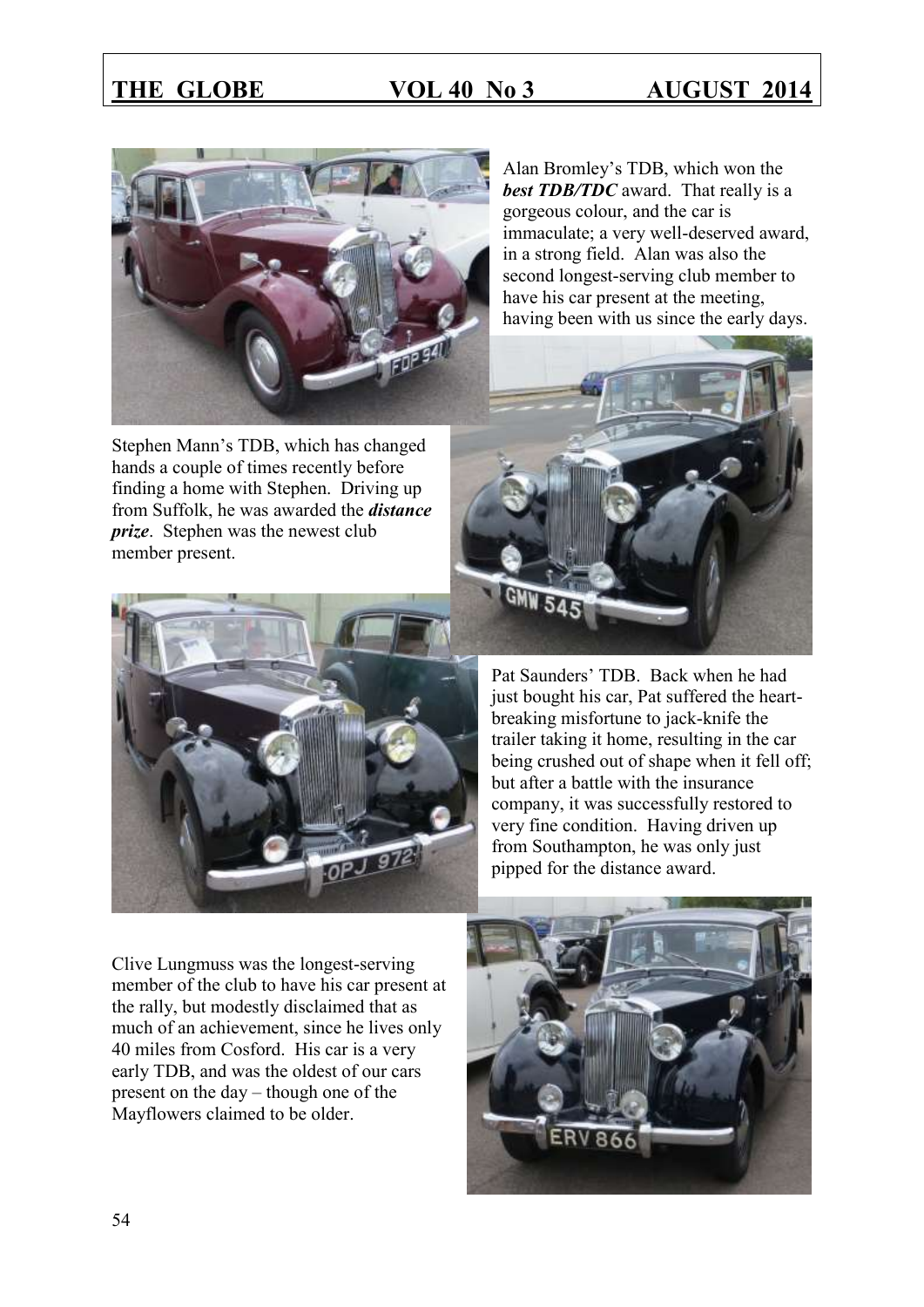Bob and Jill Hobbs's magnificent TDC. This car sounds like a quiet sewingmachine when ticking over, and is a great tribute to Bob's engineering skills and attention to detail, because he completely dismantled and restored the whole car himself, with minimal help from outside expertise. Thanks in part to that experience, Bob is able to take over as our Technical Consultant for the TDB and TDC models, on Irving Dalton's retirement, as well as assuming control of Irving's spare parts stock for the Club.



Mike Sampson's immaculate Cotman Grey TDB, which won the award for *best engine compartment.* Mike is a longstanding member of the club, but the pedigree of his car goes back even further, for he inherited it from his father-in-law, the late Norman Wareham, who had cherished it since 1978, and was a regular at club rallies.





Phillip Pace's striking two-tone TDC. The two-tone colour schemes introduced by Triumph in late 1953 or 1954 left the front wings the same colour as the main body of the car, as seen here – though many members have decided when re-spraying to do otherwise. Fortunately TROC members are a broad-minded and tolerant crew, and no-one has to be a stickler for authentic detail – unless they want to, of course.



Bernhard Ruest won the award for *best visitor's car* in his AC, photographed earlier in this article. This was no mean achievement, for amongst our visitors was this splendid Sunbeam Talbot, owned by Mr P Benfield.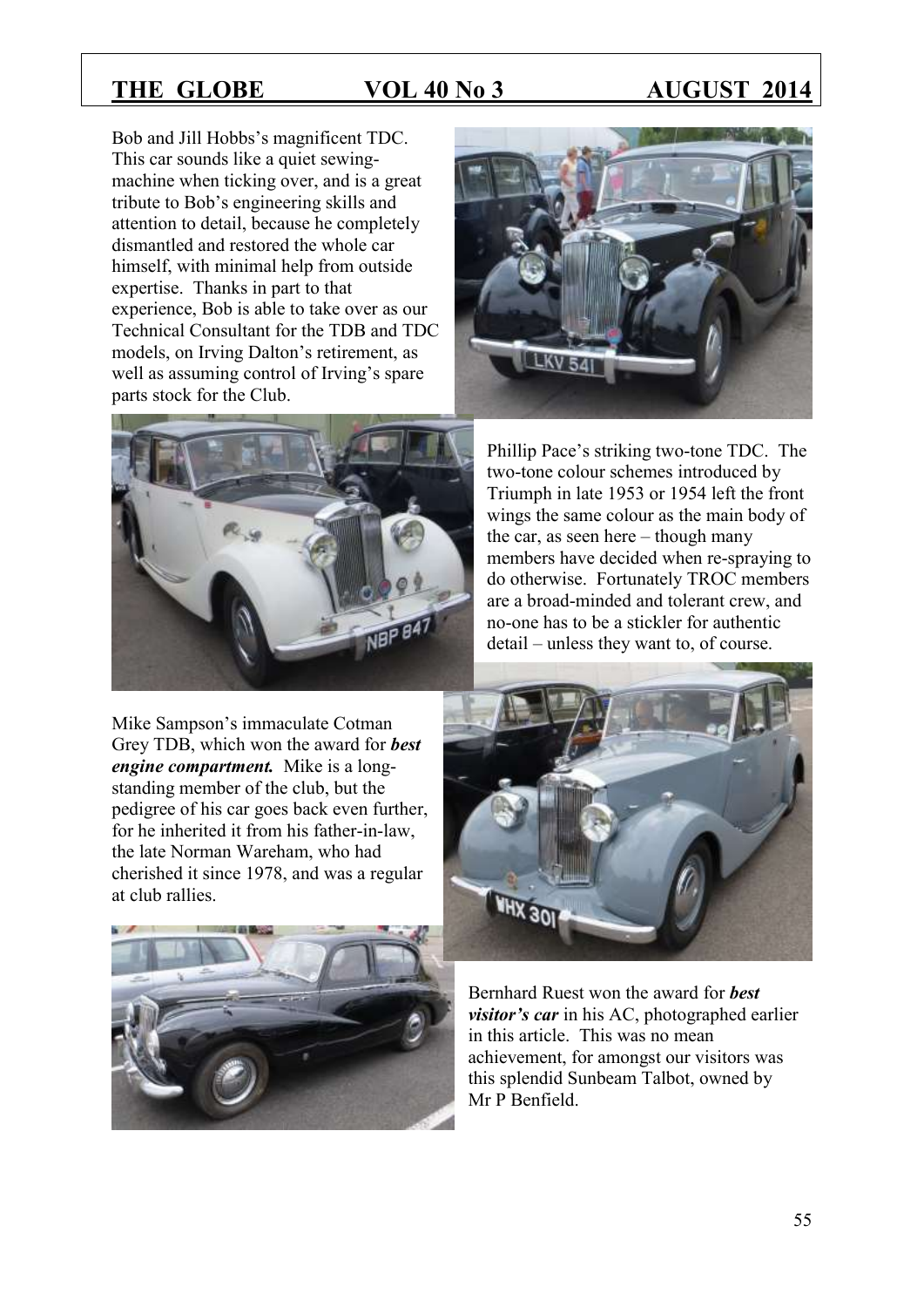Joining us for the rally at Cosford were the members of the Mayflower club. Their rally attendance had fallen even more this year than ours, and only four cars were present.

Maurice Wilkes was present with his car HCR 817, a June 1950 car which we were told is the oldest Mayflower still in roadgoing condition.





Paul Norton's HTH 719



OUM 864 belongs to Steve Colman, and was the Mayflower which had travelled furthest. Having a roof-rack is surely ambitious; Mayflowers find it a bit of a struggle to get along as it is, without adding any extra weight and drag. Finally, 617 YUA is the car of Chad Brown.

Other views of the Rally were snapped by Mel Morgan (here) and John Bath (next page).

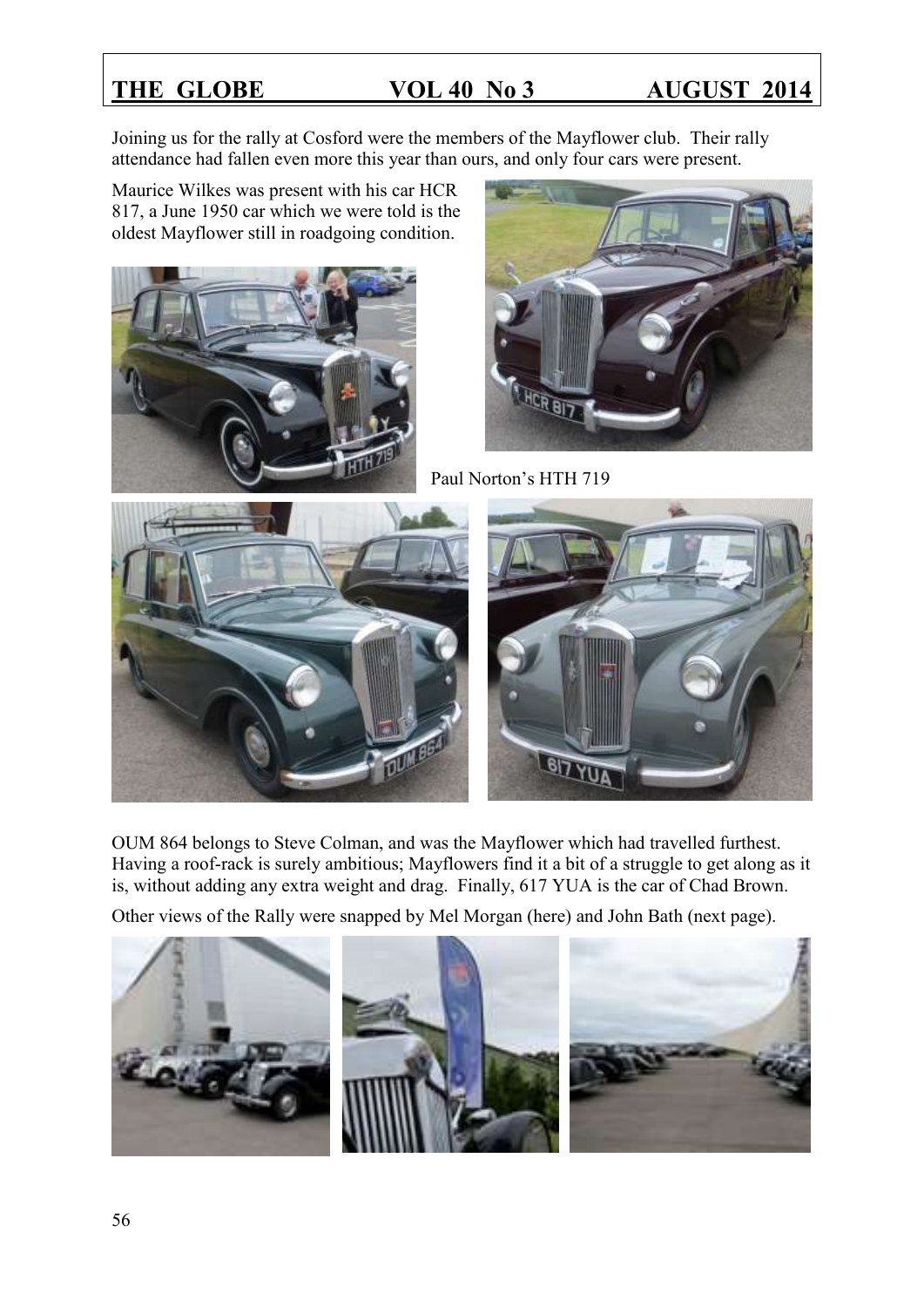

There is always a chatter of animated conversation going on in the clusters of people who gather round the cars at a rally, comparing notes or seeking advice. Amongst the "My dad used to have one of these" visitors this year were Susan Ainsworth and her sister, whose search for any trace of their father's car have been recounted in the February and April editions of the Globe. Although we were only able to confirm what they had already heard – the car was exported to Bayberry, Ohio in the late 1960s – they had the consolation of a drive around the tarmac in Mike Sampson's car.



Chairman Chris Hewitt presented the awards; here Bernhard Ruest receives the prize for 'best visitor's car.'

Other committee members present and assisting with the day's organisation – apart from those mentioned with their cars, above – were John Bath, Irving Dalton, and Tom Robinson, plus David Wickens, now retired from the committee but still doing his bit.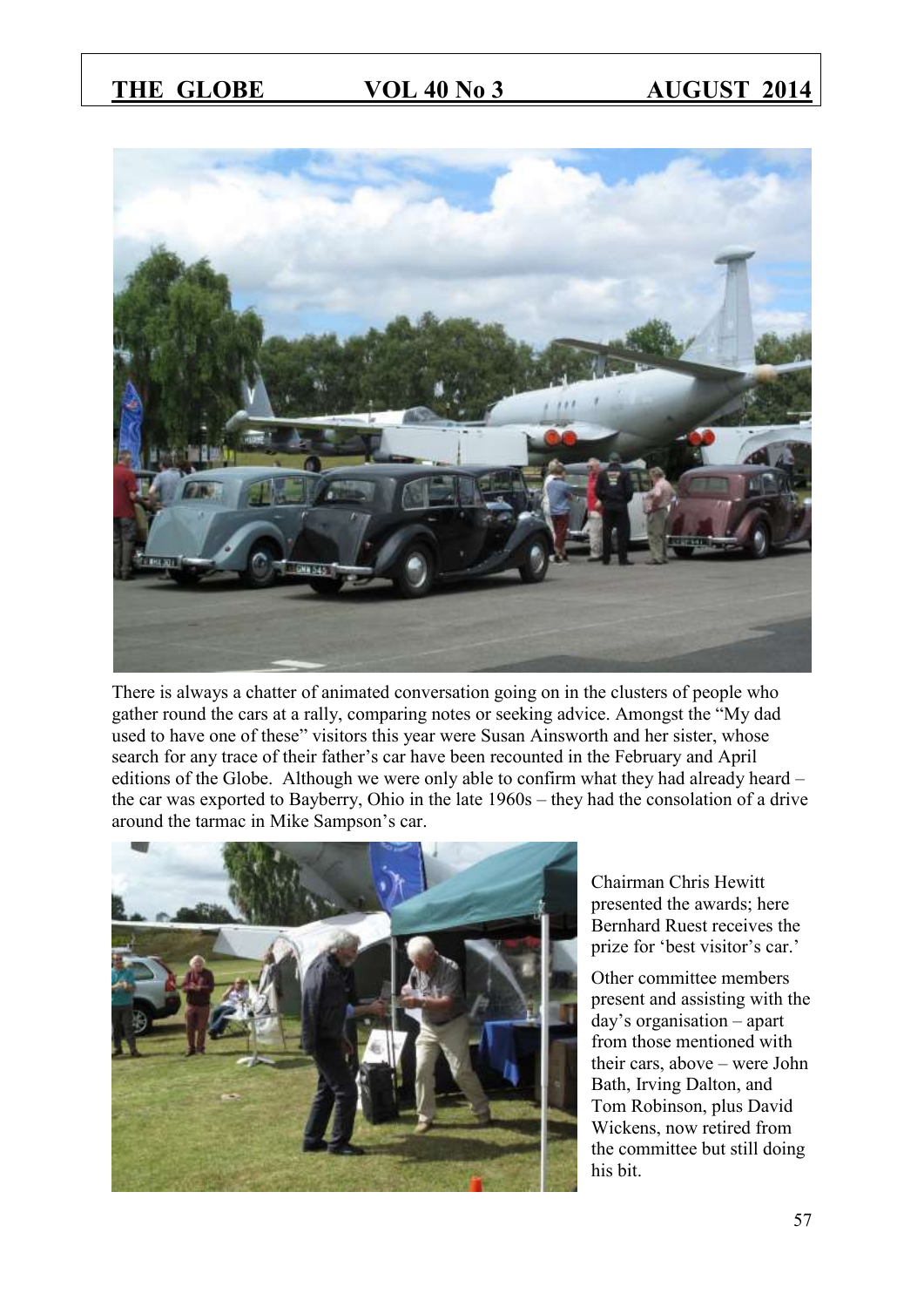After the awards were over, the raffle drawn, and the last of the refreshments finished off, it was time to strike camp and face the journey home.

I'm not normally superstitious, but I had refrained from entering my mileage in the distance award category in case I put a further jinx on the chances of my car reaching home under its own power – after all, there would be some ignominy in claiming a prize for distance and then failing to complete the course. Although the combined expertise of other club members had tried all we could reasonably do at the site, the misfiring had not improved, and on tickover the engine sounded as if there were a few spanners loose under the bonnet. The considered verdict was that the misfiring was caused by valves not working fully – perhaps the inlet valve on the number 3 cylinder was not opening properly, so that only a lean and inadequate mix was being drawn in. That would explain the misfire, and also my observation that it didn't seem to be so bad when the engine was under load, pulling away or going uphill, when more petrol would be available through the carburettor.

So, with some trepidation, I chugged off homeward, driving as gently as I could and resigned to the idea that I'd have to keep the speed down to a gentle trundle, to give the car its best chance of survival. However, traffic conditions forced me to endure both slow crawls through road works, and stronger acceleration at times – and it soon became clear that the problem was much worse at gentle speeds than when going faster or pulling up a gradient. Gingerly, as an experiment, I pushed the throttle down until she reached her normal cruising rate around 55-60, and she ran better still. Here was a dilemma: should I try to treat her gently as common sense would dictate, or just push on at normal speeds and ignore the clatter? Partly, I must admit, to avoid spending an extra hour listening to the car suffering, I took the bold line and pushed on as if nothing was wrong.

To my surprise and great relief, we reached the M25, and then the Dartford crossing, and finally the familiar lanes of home, without any further deterioration. Dilapidated she may be, but this is a car with a great heart. The following week, my local garage had the head off, and located the immediate cause of the problem: it was the exhaust valve on the number 3 cylinder, failing to close properly and allowing compression to pressurise the whole top of the engine – thus forcing more oil out through the existing leak. The hot gases had burned the valve springs to such an extent that they lost their temper and weakened, thus making the problem worse. The valve guide was either the wrong size when fitted, or had worn (suspiciously evenly?) so that the valve could be rattled about in its seat, instead of being a snug precise fit. With replacement parts supplied promptly and efficiently by Irving Dalton – possibly some of the last items he'll send before the supplies are passed on to Bob Hobbs – we are now back on the road and firing on all four.



Unless, of course, there was some underlying cause of the problem in the first place, and it's all going to come back again in a few thousand miles? But we don't want to think that.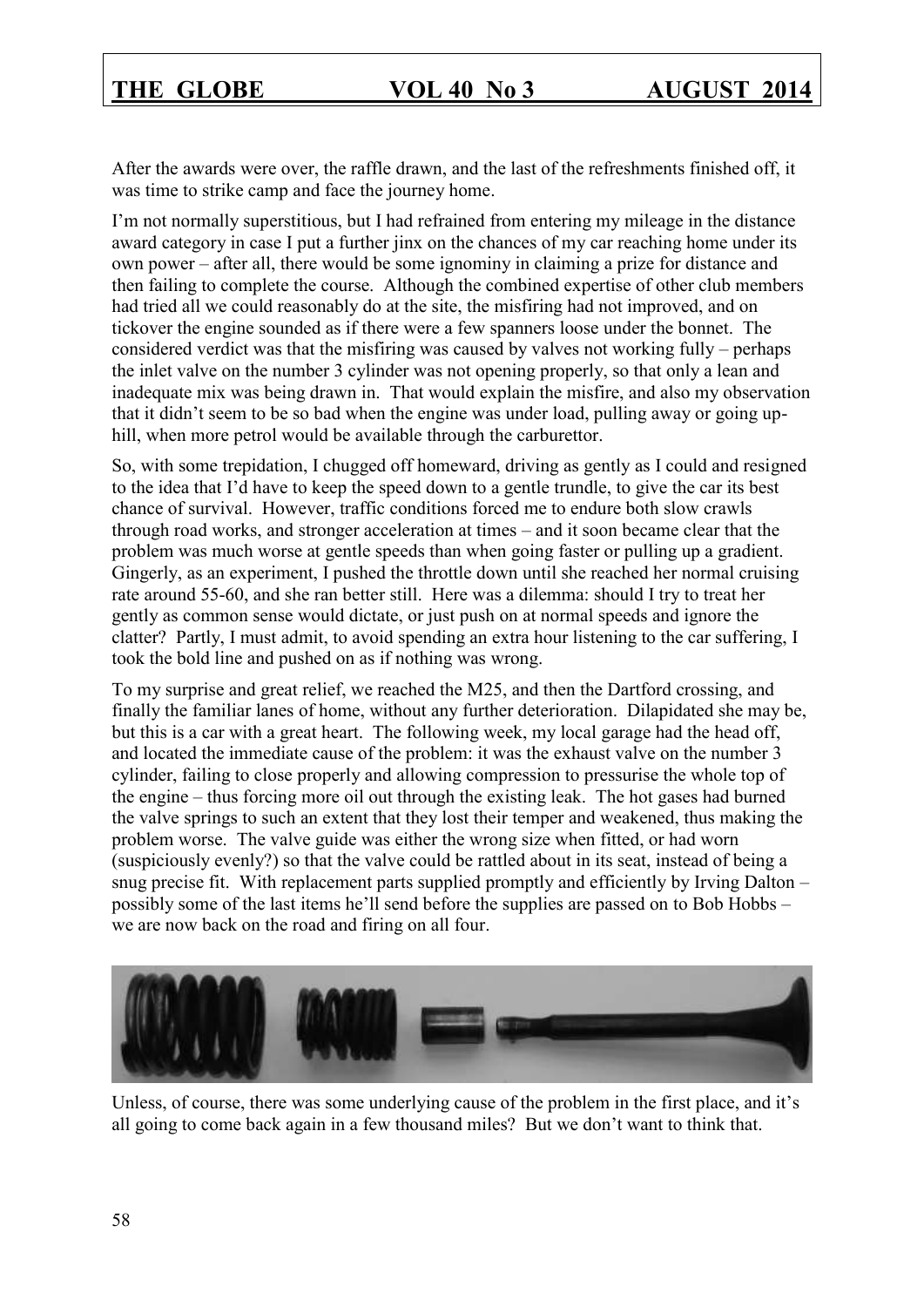### **THE CLUB TRIUMPH ROUND-BRITAIN RELIABILITY RUN 2014**

Dirk Devogeleer, Shaun Allen and Hans Smitz will be driving Dirk's 1950 TDB on the RBRR this year, leaving the Plough Inn in Essex at 6pm on Friday October 4<sup>th</sup> and returning there – they hope – by way of John O'Groats and Land's End, 48 hours later. At the time of writing there are 104 cars still expecting and intending to start, of which Dirk's is the oldest by 12 years. There are good numbers of cars dating from 1962-66 however, and that's not to be sneezed at. If he manages to complete, Dirk will be in a class of his own, because neither



Renowns nor Roadsters are listed in the twelve varieties of Triumph which have achieved the feat so far. Dirk will be remembered as the member whose engine blew up spectacularly on the way 2013 rally, giving us our painful cover picture for the February 2014 Globe. Dirk managed to switch to his Roadster, and still made it to the rally. Let's hope that sort of determination sees him through the Round-Britain, fortified by his new engine.

The route takes them north overnight, via a stop at Blyth Services just south of Doncaster, and a loo break at Edinburgh airport at about 3am; thence via Inverness and Wick to John O'Groats for breakfast. From there travelling south they have some of the best driving roads Britain has to offer: across to Thurso, and then south on the B873 and A836 to Altenharra. A refreshment break follows at the Conon Bridge Hotel near Inverness in early afternoon. Then the route skirts Loch Ness, crosses Telford's Caledonian Canal and heads to Fort William. Through Glen Coe, they make for the next control point / refreshment break at Morrison's Garage, Stirling, which has been part of the RBRR since it began in 1966, and used to be  $-$  as many of the stops were then – a Standard-Triumph dealership. As they cross back into northern England and evening falls, experienced participants note that it can be a daunting thought that they are intending to get from here to Land's End and then back to Essex during the next 24 hours.

Travelling down the M6 there's a break at what the organisers suggest may be the best motorway services in Britain, at Tebay in Cumbria. (Personally, I would have advised them to continue for another nine miles to Killington Lake, but I suppose we all have our own favourites. It will be getting dark by then, anyway.) Leaving the M6 they branch across to Oswestry and plunge into Wales, for a night control stop at Sugar Loaf near Llandovery, which has the true atmosphere of the old RAC Rally. Through the Forest of Dean and over the Severn Bridge to Bristol, and then onto the M5. As Sunday morning dawns they will be crossing Bodmin Moor on the A30, making for breakfast at Land's End. The third and final leg is probably the easiest, which is just as well; stops at Bude, Badger's Holt at Dartmeet, and then Pimperne in Dorset. The final control point is at the TR Register's offices at Didcot, and then via the M40 and M25 to return to the Plough at Crews Hill.

The rally is raising funds for **Macmillan Cancer Care**, and Dirk has his own reasons for seeking contributions to cancer care as you will have seen from the flyer enclosed in a previous Globe. We encourage all members to support him, and if you manage to visit the route and get a photograph of the car on the road, do please send it in.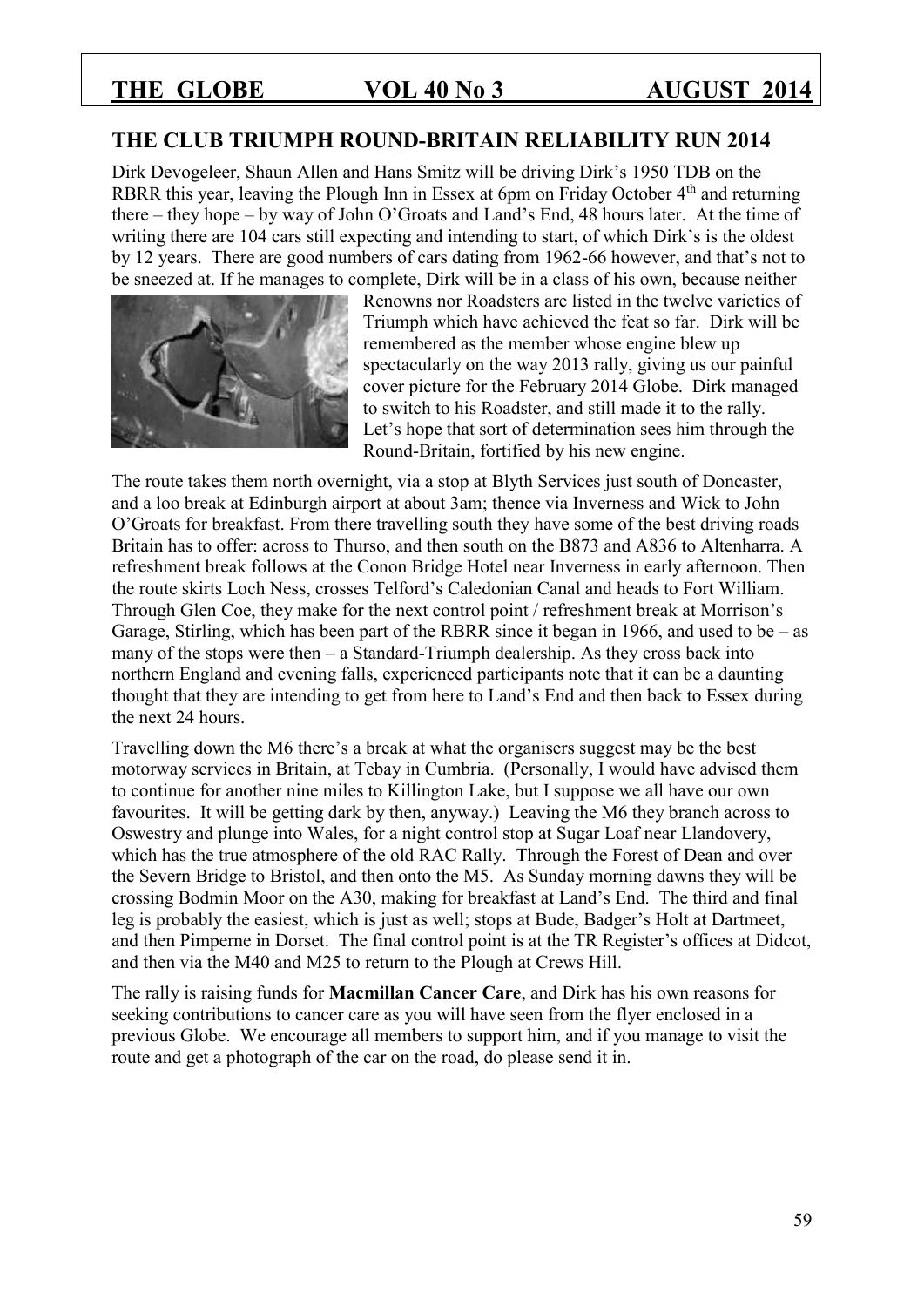## **OUT AND ABOUT IN 2014**

Ronnie MacDonald was at Stathendrick Rotary Club meeting on drive-it day in April. We



have several Scottish members now, although distances tend restrict chances of getting together. Perhaps we should be looking out for opportunities for regional gatherings; if any Scottish, Welsh or West-country members would be keen to get involved, do please email or write; or **look out for forthcoming events in your region which you could nominate as a place where Razoredges could come together**. That way, it takes no extra organising on our part.

Dirk Devogeleer's round-Britain reliability run attempt could be the thread which draws us all together, perhaps; see opposite page.

## **DEMISE OF A GREAT SOURCE OF MECHANICAL SUPPORT**

"My good friends Bob and Cliff at Bob Harman Performance, Watford, for all their work, unparalleled knowledge, their patience and their coffee." So wrote Ray Gomm, in his concluding thanks for the restoration of the engine of his Renown; but just a few weeks later, he contacted us again with sad news.

Bob Harman has decided that the alterations to their workshops required to meet H&S regulations would be too expensive to justify – and therefore they are retiring, and closing the workshop.

Ray writes: "It was going to be prohibitively costly to elevate their premises to meet new Health and Safety regulations, new electrics, fire sprinklers, space between ramps, new fireproof roof etc, etc, so Bob and Cliff have reluctantly decided to sell the site for demolition and take an early retirement. They've operated from their premises for 30 years without incident and now some geezer in a suit



says 'no more'. So yet another fine establishment bites the dust."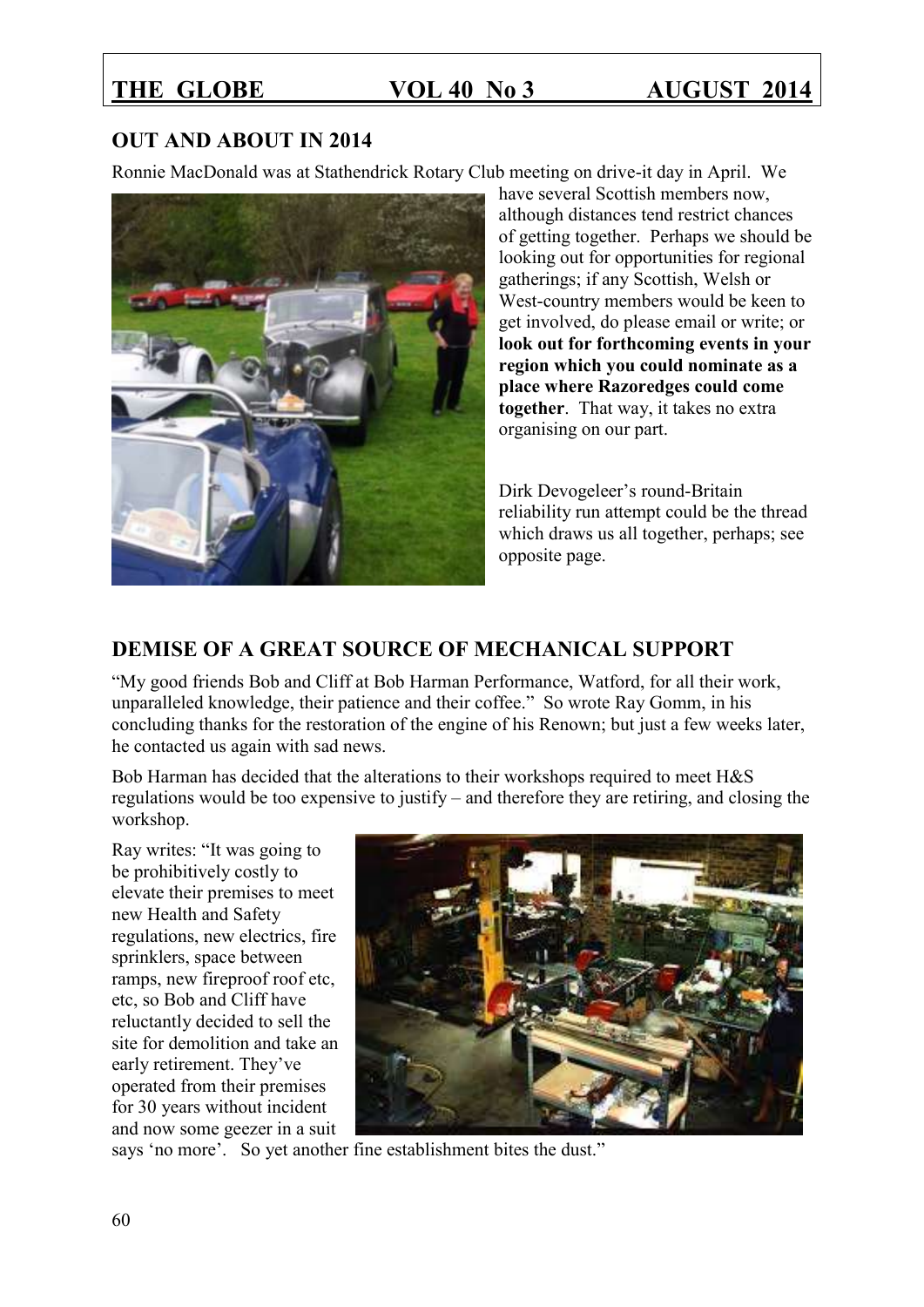A list of suggested events which might be of interest to help you plan your motoring activities. *If you know of a good event in your area, please recommend it. Emails to the Editor.* 

| $18th - 24th$ August                     | Llandrindod Wells Victorian Festival, Wales has a free classic car<br>gathering on the last day. There is something Victorian about the<br>Razoredge – it's all about looking back to proper values and style.                                                                                                                                                                                                                                                                                                                                                    |  |
|------------------------------------------|-------------------------------------------------------------------------------------------------------------------------------------------------------------------------------------------------------------------------------------------------------------------------------------------------------------------------------------------------------------------------------------------------------------------------------------------------------------------------------------------------------------------------------------------------------------------|--|
| $23^{\text{rd}} - 25^{\text{th}}$ August | <b>Crich Tramway Museum Classic Transport Gathering, Matlock</b><br>in Derbyshire, with parades and competitions. All manner of types<br>of transport. If you have never discovered this one, DO consider<br>going – the Crich museum dates from the very roots of the<br>preservation movement, and is an historical institution in its own<br>right.                                                                                                                                                                                                            |  |
| $23^{\text{rd}} - 25^{\text{th}}$ August | Rudgwick Steam and Country Show, Horsham/Guildford,<br>Surrey. 44-acre site with extensive agricultural demonstrations,<br>working horses, huge marquee, agricultural music from the New<br>Forest Yokels, 140-ft beer tent. All classics may be shown; free<br>admission with your classic. Camping available. Phone 01403 823<br>262 or email chanaburi@aol.com.                                                                                                                                                                                                |  |
| $23^{\text{rd}} - 25^{\text{th}}$ August | Coventry Festival of Motoring, Stoneleigh Park including a road<br>run on the Sunday. info@festival-of-motoring.co.uk                                                                                                                                                                                                                                                                                                                                                                                                                                             |  |
| $27th - 31st$ August                     | Great Dorset Steam Fair, Tarrant Hinton, near Blandford Camp,<br>will have a mixed collection of around 100 classic cars to broaden<br>its scope.                                                                                                                                                                                                                                                                                                                                                                                                                 |  |
| 28th-31st August                         | The Tall Ships Trans-Atlantic Race will return to Greenock's<br>quaysides and docks, Dublin, after re-crossing the Atlantic. Not<br>especially about classic cars; in fact, not at all. However, if you're<br>near, it would be a great shame not to see this.                                                                                                                                                                                                                                                                                                    |  |
| $30th - 31st$ August                     | Morris Minors on the Isle of Wight, all classics welcome. At<br>Havenstreet Station. Most of the classics on the Isle of Wight don't<br>realise they are classics; they've just lived a long time.                                                                                                                                                                                                                                                                                                                                                                |  |
| Sunday 31 <sup>st</sup> August           | Linlithgow Classic Car Day, central Scotland includes a road run,<br>and good food and drink.                                                                                                                                                                                                                                                                                                                                                                                                                                                                     |  |
| Sunday 31 <sup>st</sup> August           | Ripon Autumn Classic, Cars Bikes and Autojumble at Ripon<br>Racecourse.                                                                                                                                                                                                                                                                                                                                                                                                                                                                                           |  |
| Sunday 31 <sup>st</sup> August           | Brodsworth Hall and Gardens Gathering, organised by the East<br>Yorkshire Thoroughbred Classic club.                                                                                                                                                                                                                                                                                                                                                                                                                                                              |  |
| Sunday 31 <sup>st</sup> August           | <b>Cholmondeley Castle, Cheshire: Festival of 1,000 Classic Cars.</b><br>They actually expect about 700 cars, but that's quite enough for<br>most people. A well-established large meeting, 10am – 4pm. The<br>$7th$ Marquis of Cholmondeley is the current holder of the office of<br>Lord Great Chamberlain, and therefore has jurisdiction in all areas<br>of the Palace of Westminster not administered by the House of<br>Commons or the House of Lords. It's the sort of duty you get<br>lumbered with if your family has held its seat since the Conquest. |  |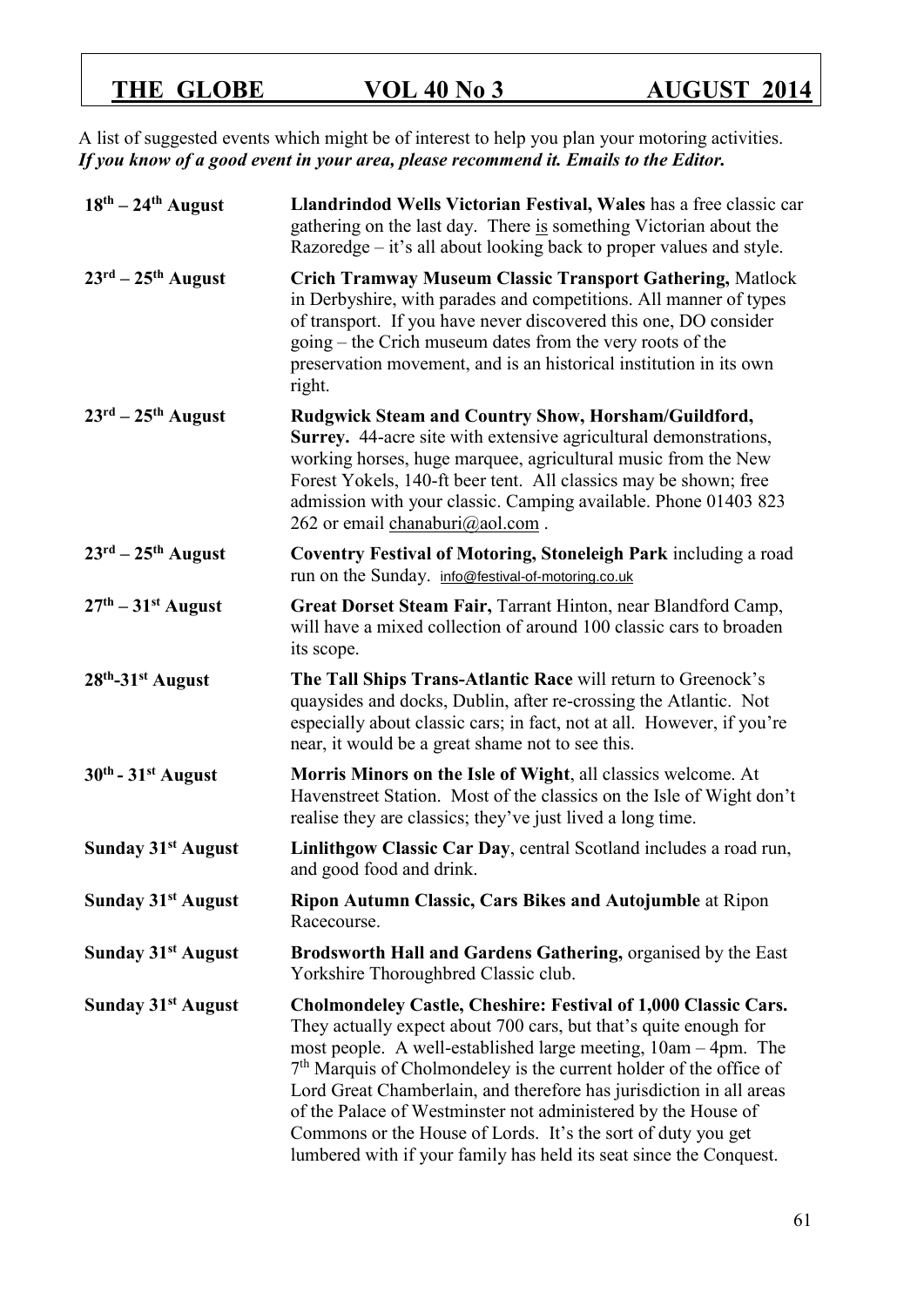| <b>Sunday 31st August</b>                 | Route 38 Car Club Show on Plymouth Hoe.                                                                                                                                                                                                                                                                                                                                                                                                                                                                                                                |  |
|-------------------------------------------|--------------------------------------------------------------------------------------------------------------------------------------------------------------------------------------------------------------------------------------------------------------------------------------------------------------------------------------------------------------------------------------------------------------------------------------------------------------------------------------------------------------------------------------------------------|--|
| $3^{\text{rd}} - 5^{\text{th}}$ September | Salon Privé Luxury Supercar Event and Concours d'Elegance,<br>Syon Park London. The very epitome of swank elegance.<br>Pretentious? Moi, darling? Perish the thought. Still, somebody<br>might want to go, especially since the St James's Concours, also on<br>5 <sup>th</sup> September, has moved from St James's to Hampton Court<br>Palace. Terribly down-market, don't you think?                                                                                                                                                                |  |
| $6th - 8th$ September                     | The Brunel Run, organised by the MG Owners' Club, but "open to<br>all MGs or any classic that you enjoy driving." A 100-mile tour<br>through the Somerset countryside, starting and finishing at Barton<br>Camp near Winscomb. The MG Owners' Club claims to be the<br>largest single-marque club in the world, and they certainly have an<br>active social side.                                                                                                                                                                                      |  |
| $6th - 7th$ September                     | Beaulieu International Autojumble. Lord Montagu, having been<br>the first to hit on the idea of using the natural assets of the Stately<br>Home to pay for itself, has developed this to a perfect pitch, and<br>nobody can call themselves a classic car enthusiast if they have not<br>experienced Beaulieu at least once. Make the pilgrimage.                                                                                                                                                                                                      |  |
| $6^{\text{th}} - 7^{\text{th}}$ September | Gears of Change: Motor and Military Show at Quex Park,<br>Birchington, Kent. I drive past this venue on the way to work each<br>day so have to include it. 600+ historic or military vehicles. Quex<br>House is the family home of the Powell-Cottons; in the late 1800s,<br>intrepid African explorers and hunters. They have huge collections<br>of stuffed animals, mounted heads and skulls, elephant tusks and<br>other very politically incorrect items – but that's what they did.<br>"Was it? I wish I'd known it was rare; I'd have shot it." |  |
| $6th - 7th September$                     | La Croftera Pandemonia Tour of the Highlands, west coast of<br>Scotland. If you're looking for a two-day road run with the very<br>best scenery Britain has to offer, contact<br>charlie.campbell@btinternet.com, Tel: 07808 068892.                                                                                                                                                                                                                                                                                                                   |  |
| Sunday 7 <sup>th</sup> September          | Marque in the Park, Alice Park, Bath: specially for the Horstman<br>CRD, which were made in Bath; but since there are only nine<br>remaining (six of which will be present) they also welcome other<br>classics. Charity meeting in aid of Help for Heroes.                                                                                                                                                                                                                                                                                            |  |
| Sunday 7 <sup>th</sup> September          | <b>Haunted Lincolnshire Tour</b> , a gentle day's driving visiting<br>locations of ghostly interest; leaves the Brackenborough Arms,<br>Louth, at 9:30. Contact Gerry Blythe, Tel: 01507 606 981.                                                                                                                                                                                                                                                                                                                                                      |  |
| $11th - 14th$ September                   | <b>HERITAGE OPEN DAYS</b> will be taking place at many venues<br>including civic buildings, museums, historic houses and gardens in<br>England and Wales, some of which are not normally open to the<br>public. Do watch out for a chance to participate near you, and if you<br>have your Razoredge on display, please send us a report and a<br>picture. If not $-$ why not take this opportunity to visit a venue near<br>you as a close-of-season day out?                                                                                         |  |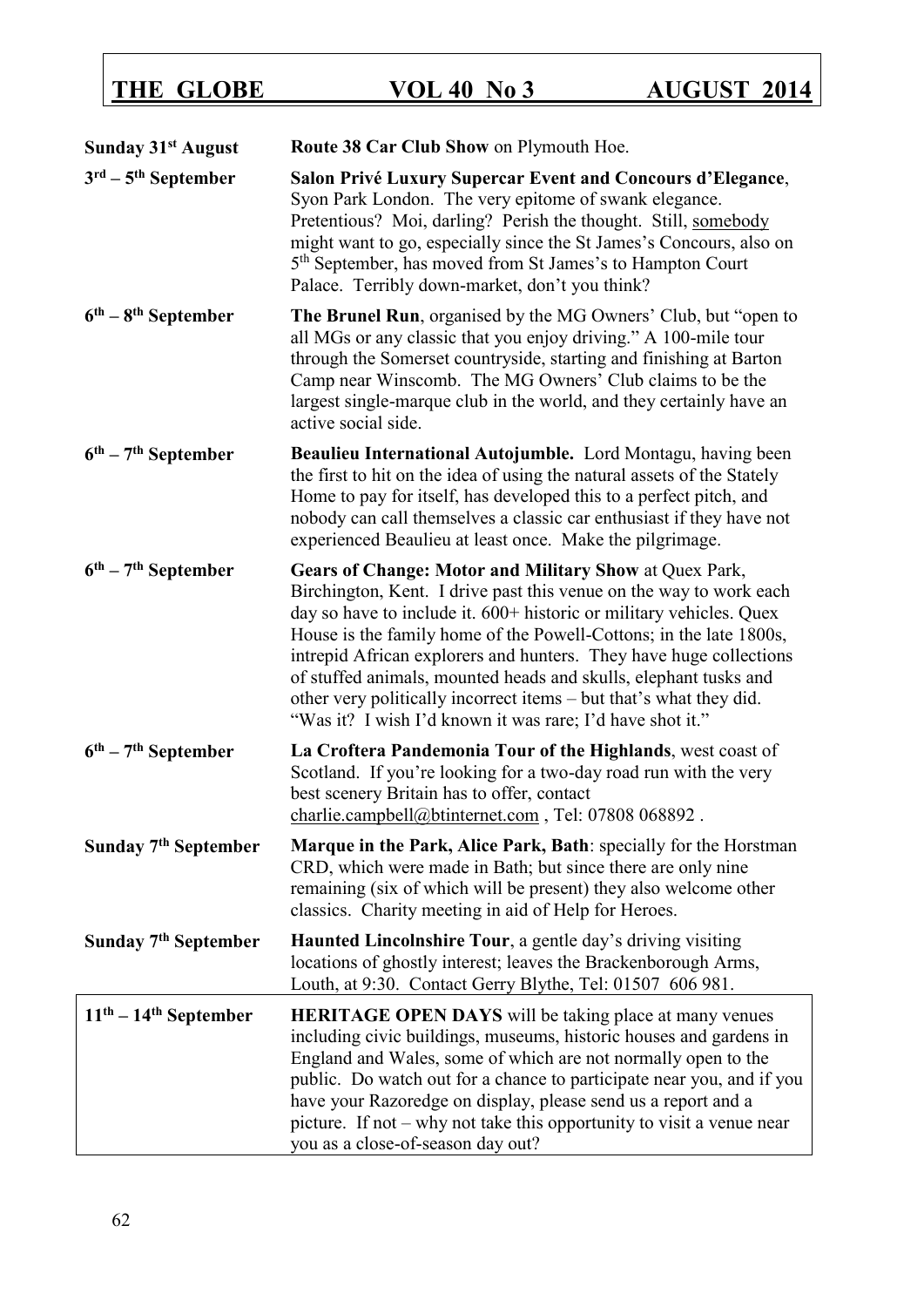| $12th - 14th$ September                       | 48 Heures d'Automobiles Anciennes de Troyes – a three-day<br>drive around the Aube region of France, including sightseeing tours,<br>a gala dinner & dance, vintage car parade and designer outlet<br>shopping. 400+ cars expected, and the French are GREAT at<br>organising a superb event like this. Si vous pouvez parler un peu –<br>telephonez Vanessa Poignant sur 00 33 3 25 40 86 99 or email to<br>communication@48heures.com; or the website, http://www.48heures.com/. |  |  |
|-----------------------------------------------|------------------------------------------------------------------------------------------------------------------------------------------------------------------------------------------------------------------------------------------------------------------------------------------------------------------------------------------------------------------------------------------------------------------------------------------------------------------------------------|--|--|
| $12th - 14th$ September                       | Goodwood Revival Meeting, a period-theme weekend for<br>everything 1948 – 1966 including racing cars of the era. Most<br>spectators dress up in appropriate gear, but you don't have to.                                                                                                                                                                                                                                                                                           |  |  |
| Sunday 14 <sup>th</sup> September             | Gloucestershire – Warwickshire Steam Railway with classic cars<br>and other activities, Toddington.                                                                                                                                                                                                                                                                                                                                                                                |  |  |
| Sunday 14 <sup>th</sup> September             | Carter's Steam Fair at Croxley Green, Hertfordshire: turn up to<br>see this genuine travelling steam fair in your Razoredge, and step<br>back in time for a day's entertainment you'll never forget.                                                                                                                                                                                                                                                                               |  |  |
| $20th - 21st$ September                       | Kettering Vintage Rally & Steam Fayre, at Cranford near<br>Kettering                                                                                                                                                                                                                                                                                                                                                                                                               |  |  |
| $20th - 21st$ September                       | Footman James Manchester Classic Car Show, Event City,<br>Phoenix Way. Very commercial, very big $-$ a great day out.                                                                                                                                                                                                                                                                                                                                                              |  |  |
| $27th - 28th$ September                       | <b>Uttoxeter Classic Car Show, for Children in Need. Classics,</b><br>American, Vintage and allsorts, at the Racecourse.                                                                                                                                                                                                                                                                                                                                                           |  |  |
| Friday $3^{rd}$ October - $5^{th}$<br>October | Round Britain Reliability Run organised by Club Triumph leaves<br>the Plough Public House, Enfield, EN2 9DJ starting from about<br>7pm; including Dirk Devogeleer's Renown! See page 60.                                                                                                                                                                                                                                                                                           |  |  |
| Saturday 4 <sup>th</sup> October              | <b>From Jacques Faerber, in Switzerland:</b><br><b>GIRLTISH CAR</b><br>The photographs of the 2013 edition are now on the website at<br>http://www.british-cars.ch/photos_a.html                                                                                                                                                                                                                                                                                                   |  |  |
| Photo: Jacques Faerber                        | For the 2014 edition of the Swiss Classic British Car Meeting we<br>have one anniversary celebration: <b>ROLLS-ROYCE</b> will be<br>celebrating their 110th anniversary, in the chateau grounds for the<br>older models and a reserved area in the ornamental Park for more                                                                                                                                                                                                        |  |  |

*If you are at an event, or otherwise out and about with your car, DO please send us a photo or two and a brief account. Including overseas members!*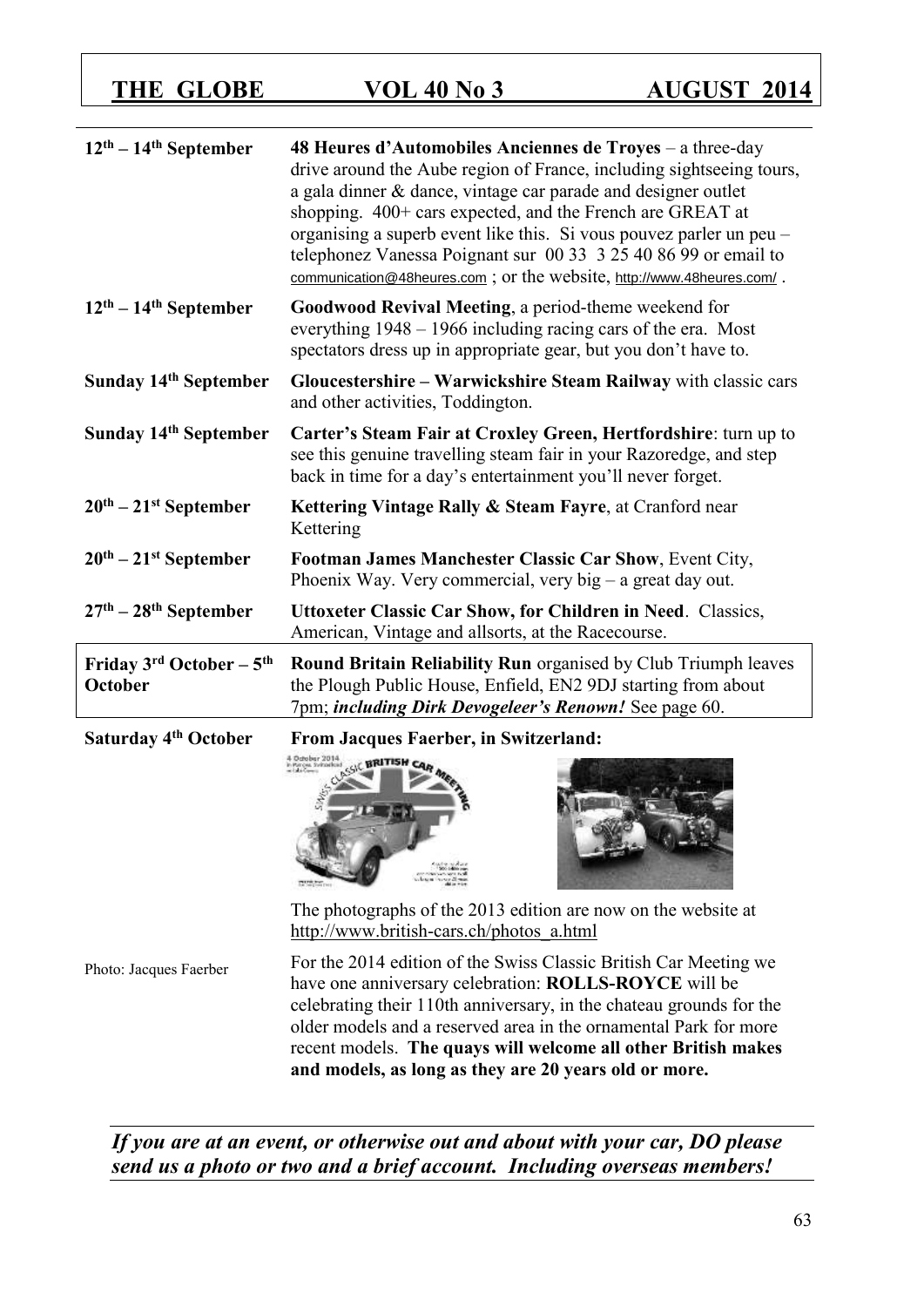## **FROM THE FBHVC NEWSLETTER**

TROC is a member of the Federation of British Historic Vehicle Clubs, which monitors legislation and lobbies Parliament on our behalf. One area where FBHVC is taking a keen interest at the moment is the **European Roadworthiness Directive**, which has now been passed at European level, and which all member states now have three years to enact in some form compliant with the Directive.

It will still allow exemption for older vehicles, but the EU legislation specifies that in order to be exempt, there must have been "no substantial change" to the vehicle. For example, there is one Razoredge known to us which is now converted to run on LPG, and that change of fuel would probably count as a 'substantial change' so that this car will still need to be tested. Exactly what counts as a 'substantial change' is still to be defined, and if they decide that – for example – changing from cross-ply to radial tyres is enough, then it could have real impact. The DfT intends to open a website in order to consult directly with car owners, and when this happens we shall have details in the Globe so that all members can participate.

Have you ever used your car for a wedding or funeral? If so, and if you accepted a thank-you payment, you were still not using your car "**for hire or reward**" and your insurance was not invalidated. These uses are specifically exempt from the "hire or reward" rules, and the Law Commission is recommending that they remain so in the forthcoming proposed changes to legislation. If you were to advertise your services, or do weddings on a regular basis, that would be different, of course. Please note, however: school proms, and similar activities, are NOT exemptions – it's specifically and only weddings and funerals.

The European Union has also been handing down regulations concerning **asbestos**. The UK already had legislation in this area, containing several detailed exemptions; but in meeting the new EU rules, some of these exemptions have been lost or overlooked. Some of these have already had an effect on TROC; for example, we can no longer supply engine head gaskets or exhaust gaskets containing asbestos. Since there are acceptable alternatives, this is not a problem. However, one of the exemptions we have lost means that it is now illegal to sell or buy a car which contains asbestos. How many of us would know whether the existing head gasket or brake shoes in our cars contained asbestos? How many of the new members to the Club, who have recently purchased cars, realised that they were very possibly committing an illegal act, and they may be in breach of the REACH regulations? It's an absurd and unenforceable situation, and the Health and Safety Executive and the Department of the Environment, Food and Rural Affairs are busily implementing derogations.

**LED replacement bulbs** are covered in an article the FBHVC has republished from the MG Owners' Club. Like our cars, early MGs suffer from lighting at the rear which is barely adequate to poor by modern standards. Some of our members, recognising this, have enhanced the car's original fittings with additional tail lights or fog lights, and many have fitted flashing indicators, because the majority of modern motorists are unused to spotting semaphore trafficators popping out from the sides of the car. **However, beware using LED stop-and-tail light replacement bulbs.** The problem here is that the LED "bulbs," although brighter, lower in power consumption, and having good tolerance of vibration, are more directional than the filament bulb. They are approved for use as replacements *where the bulb faces outwards from the car;* but our tail bulbs do not do this. Ours are mounted in a socket coming in from the outside of the car, and the top of the bulb points inwards towards the number-plate, so that the effective light is coming from the 'side' of the bulb. We shall investigate whether there is any suitable remedy for this, and report in a future Globe.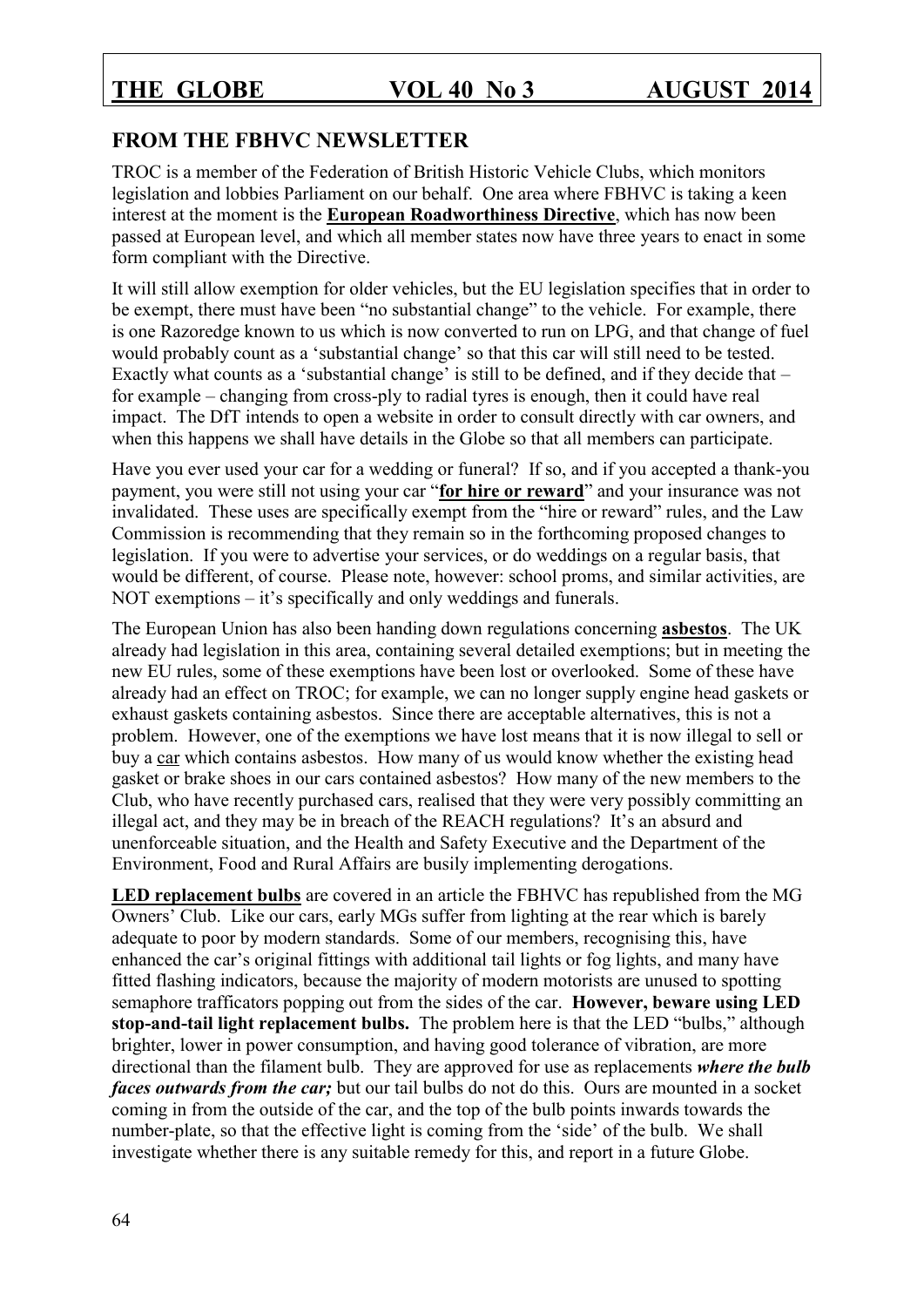### **ITEMS FOR SALE AND WANTED; OFFERS OF SERVICE**

*Advertisers are asked to keep an eye on their advertisements in subsequent issues of the Globe, and to inform the editor when items are no longer for sale, or no longer sought.* 

*TROC offers no guarantee of the bona fides of any advertiser. Members transacting business with any member or non-member do so entirely at their own risk and are recommended to take all normal precautions when doing so. You are strongly recommended to ascertain the suitability of such parts or cars to your requirements.* 

**WANTED – TDC Triumph Renown** – in good condition, ready to use. Contact John Hogan on 01763 260 745 or email at BenandPaula@aol.com.

**WANTED - Triumph Renown** - must be mechanically sound. Details to David Morgan on 01436 842952 (Kilgreggan Scotland)

**WANTED:** Near-side front brake cylinder for an 1800 (TD). Please contact Ray Gomm on 07979 50 5000 or Ray@oldcrocs.com.

**WANTED** – the following parts for 1954 TDC: locking petrol filler cap; gearbox internal cover, 33" end to end; rear wheel arch alloy trims; interior light black dashboard switch; metal door retainers, curved, approx 3"; rear axle bump stops. Contact Andy Kemp, 25 Heath Road, Alresford, Essex CO7 8DT; phone 01206 825 319.

**FOR SALE – TDC 1080 DL** I currently have 1952 Triumph Renown for sale. It is not MOT but has been off the road for a couple of years due to time scale. It was a runner when last used. There is some body work required ie rust on bumpers. It would make a good project for someone who would like to give this car some TLC. Details are as follows: colour black, Chassis Number TDC 1080DL, registration MYX 405, Engine Number TDC1274E. Open to realistic offers only. Contact tel: 01270 668 834, email: [jane-baxter@hotmail.co.uk](mailto:jane-baxter@hotmail.co.uk)

**FOR SALE** TDB 2024 registered NUM 629. No MoT, some work required on bodywork. Good running engine and £400-worth of spares and workshop manual will be included in this reluctant sale. More details from David Jones on 07833 059 154.

**FOR SALE** - The club now has in stock a restored rolling chassis for a TD 1800 Saloon complete with back axle and front suspension, in excellent condition. All enquiries to Chris Hewitt 01483 282140 Also many other parts available.

**FOR SALE**, for a TDB model: front doors both sides, rear doors both sides. All have glass and chrome parts. Only two door handles. Pair of front inner wings, one needs slight repair. Would swap for a TDC pair. Offers invited.

Andy Kemp 01206 825319 or email andylinandslasher@btinternet.com

**BREAKING TD FOR SPARES**, good front wings, all body/panels and glass available, rear axle complete, radiator and grill, other parts available please ask, sensible prices to clear. Contact Bob on 01959 533216 (near M25 J4).

**FOR SALE** New dashboards including glove box lids. TDB/C models only. Finished to a high standard and ready for you to apply a veneer of your choice. Also centre instrument panels for these models are available separately. Contact Irving Dalton on 01430 860 833.

**FOR SALE** Pair of alloy door hinge pillars. Contact Irving Dalton on 01430 860 833 or Email [sue@sdalton.plus.com](mailto:sue@sdalton.plus.com)

**FOR SALE** rear jacking points for TD and TDA models £58 each plus UK postage, overseas £43. Reconditioned RF95 voltage regulators – exchange only £75. For details phone 02380 734 832